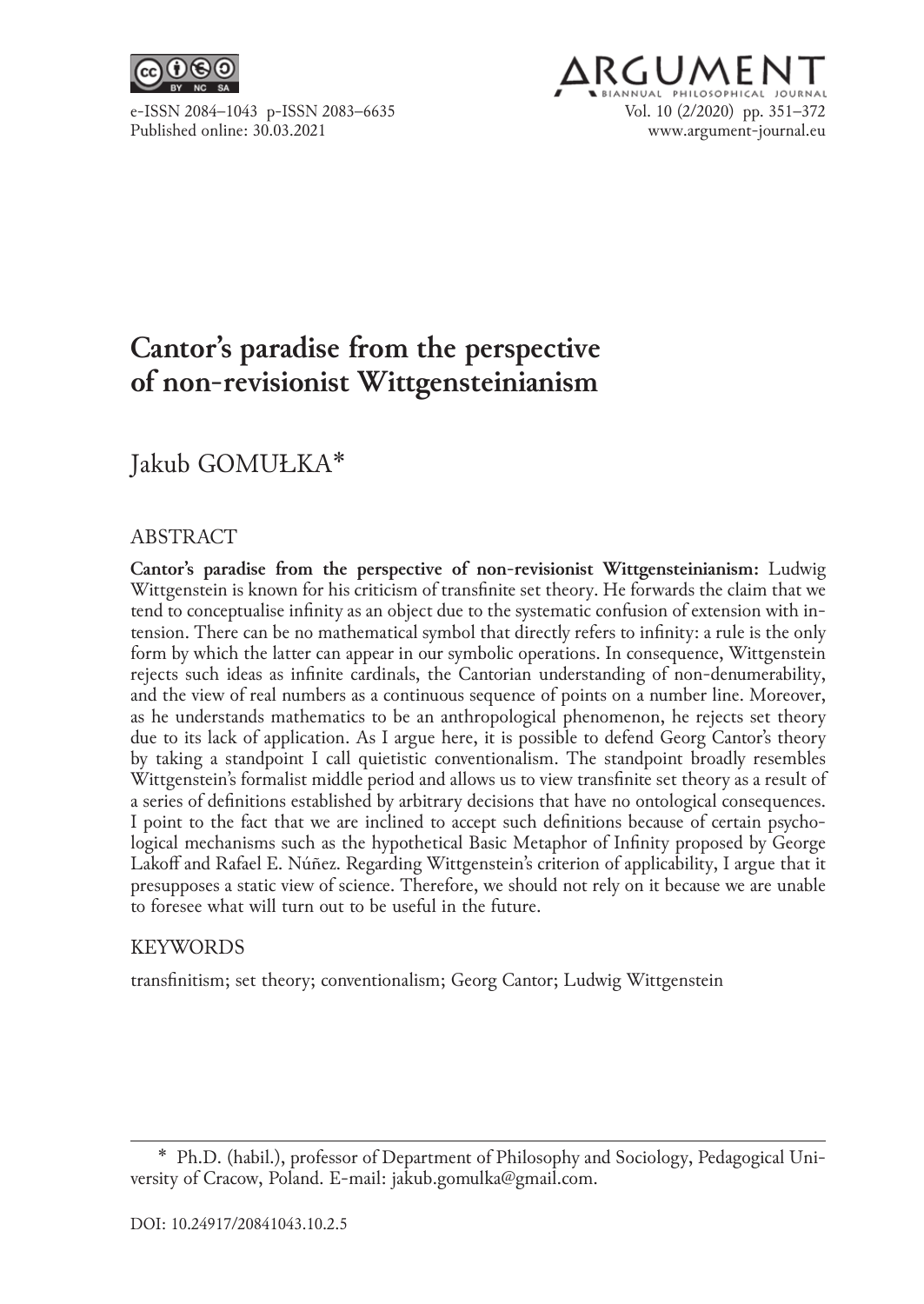Ludwig Wittgenstein's reply to the well-known remark by David Hilbert about Georg Cantor's transfinite paradise suggests that mathematicians fall victim to an illusion: they should rather perceive the alleged paradise as hell in disguise. Wittgenstein comments:

I would say, "I wouldn't dream of trying to drive anyone from this paradise." I would do something quite different: I would try to show you that it is not a paradise — so that you'll leave of your own accord. I would say, "You're welcome to this: just look about you" (LFM: 103).

In this paper, I postulate that Cantor's set theory is neither a paradise nor a hell of mathematics, but rather "plain" ground, just as imaginary numbers or non-Euclidean geometry. A Wittgensteinian (non-revisionist) critique should aim to make the fact that one can perform symbolic operations on transfinites and perhaps even utilise them as a novel technique for approaching certain mathematical problems, avoiding entanglement in confusing metaphysical standpoints, and versions of Platonist realism in particular, explicit.

Such an approach to the problem calls for a correction of the prevalent but misleading realist interpretation of set theory while simultaneously rejecting many of Wittgenstein's revisionist remarks on Cantor, real numbers, and transfinites. Wittgenstein does indeed present a certain intriguing conception of mathematics, though he is apparently unaware of breaching the border be‑ tween mere clarification and mathematical theorising, assuming we can speak of such a strict demarcation.

It is noticeable that a similar neutral stance was adopted for practical reasons by leading scholars of the Lvov‑Warsaw School of philosophy and the Warsaw School of mathematics in the 1920s and 1930s (Woleński, 1985: 179–185). They were willing to examine different axiomatic systems regardless of their own attitudes towards various philosophical insights those systems carried, since they were understood to be personal opinions. This disposition is illustrated by the following quotation on the axiom of choice from Wacław Sierpiński's *Cardinal and ordinal numbers*:

Still, apart from our being personally inclined to accept the axiom of choice, we must take into consideration, in any case, its role in the Set Theory and in the Calculus. On the other hand, since the axiom of choice has been questioned by some math– ematicians, it is important to know which theorems are proved with its aid and to realize the exact point at which the proof has been based on the axiom of choice […]. And after all, even if no one questioned the axiom of choice, it would not be without interest to investigate which proofs are based on it and which theorems can be proved without its aid — this, as we know, is also done with regard to other axioms (Sierpiński, 1958: 90).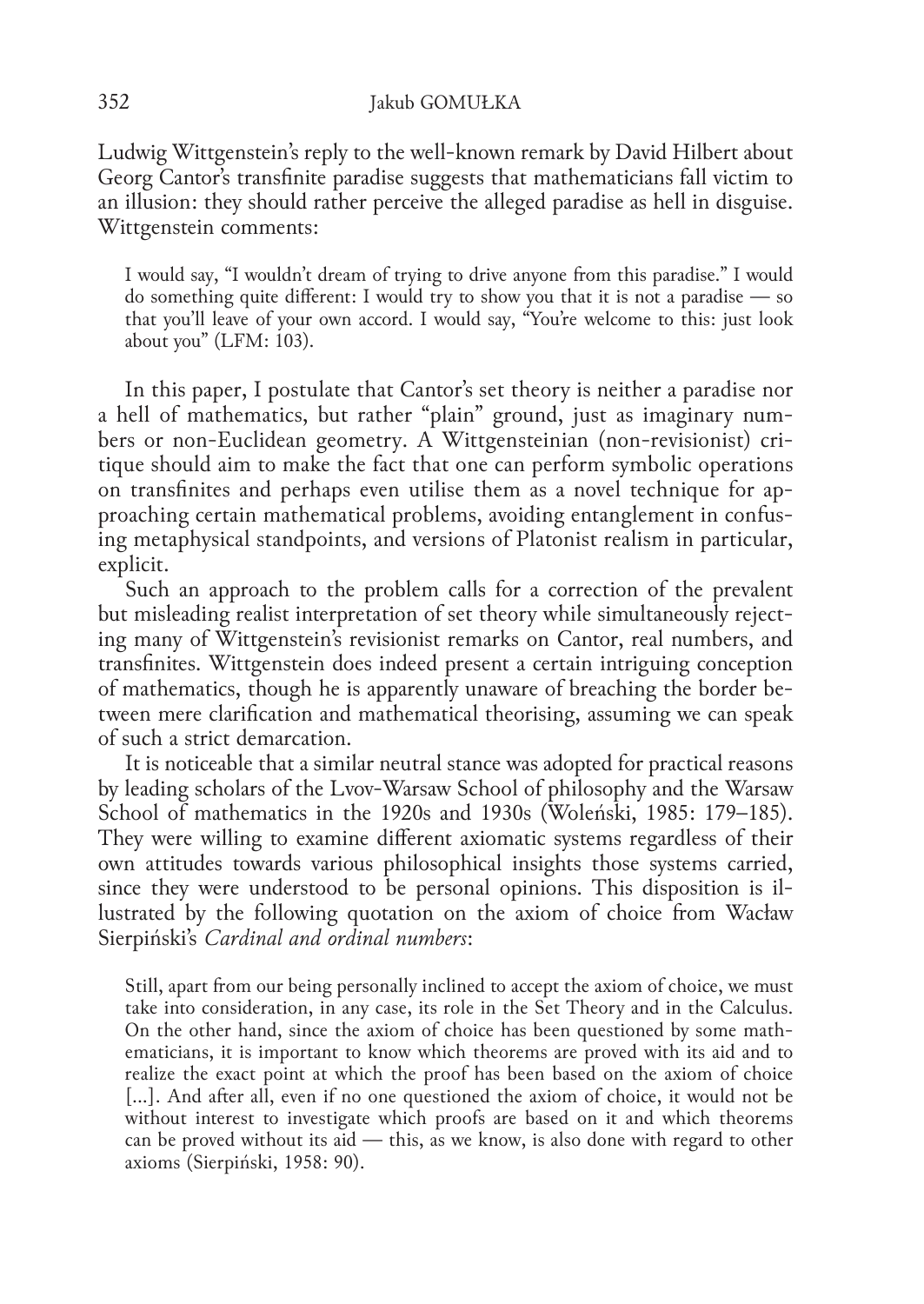This paper is divided into four sections, the first of which gives an outline of transfinite mathematics and its history. It is followed by an attempt at a reconstruction of Wittgenstein's criticism of the notion of transfinites in mathematics in  $\S2$ . Next, in  $\S3$  I lay down a non-realist reading of transfinite mathematics, which I consider to be non-revisionist Wittgensteinism. To this end I utilise, though not uncritically, George Lakoff and Rafael E. Núñez's idea of the Basic Metaphor of Infinity. Finally, in §4 I analyse Wittgenstein's stance, focusing mainly on the applicability of various mathematical techniques.

§1

The problem of infinity in mathematics is certainly much older than Cantor's set theory. It is impossible to determine the specific moment when *Homo sa‑ piens* recognised that the series of natural numbers continues indefinitely. The ancient Greeks were no doubt aware of this, as they possessed the concept of infinity (in §3 I will present a possible causal explanation for its emergence). When Aristotle famously differentiated between two general ways of understanding this concept, he was motivated to do so by concern for the problems it might create, an approach which he shared with many of his predecessors, in– cluding Plato, the Eleatic school, and Pythagoras. In search for the sole intelligible construal of infinity, the Philosopher decided to reject the understanding of infinity as "actual", that is, somehow achievable and graspable magnitude, in favour of what is called "potential infinity", that is, the notion of a perpetual process, extending towards the horizon of our comprehension.

Despite Aristotle's objections, the concept of actual infinity was successfully employed by Archimedes in his famous proof that the ratio of the area of a given sphere to the total area of a cylinder enclosing it is precisely 2/3. It could be argued that if Archimedes were to share Stagirite's doubts, he would be unable to determine that the ratio is a rational number, since in the course of an infinite process that number would never be reached.

In early modernity, a new type of mathematical infinity was introduced: the infinitesimals postulated by differential and integral calculus. The defini‑ tion of infinitesimals given by Leibniz clearly referred to the understanding of infinity as actual. By that time the concept had been rehabilitated, initially by theologians — who had construed it as the fullness of being and an aspect of divinity — and subsequently in epistemology and mathematics by Nicholas of Cusa, René Descartes, Blaise Pascal, and others. On the other hand, the British Empiricists Berkeley and Hume took a strictly finitist approach.

However, infinity in calculus could also be understood as a convenient rep‑ resentation of an infinite process, therefore as a potential infinity. This became evident in the nineteenth century when Augustin‑Louis Cauchy and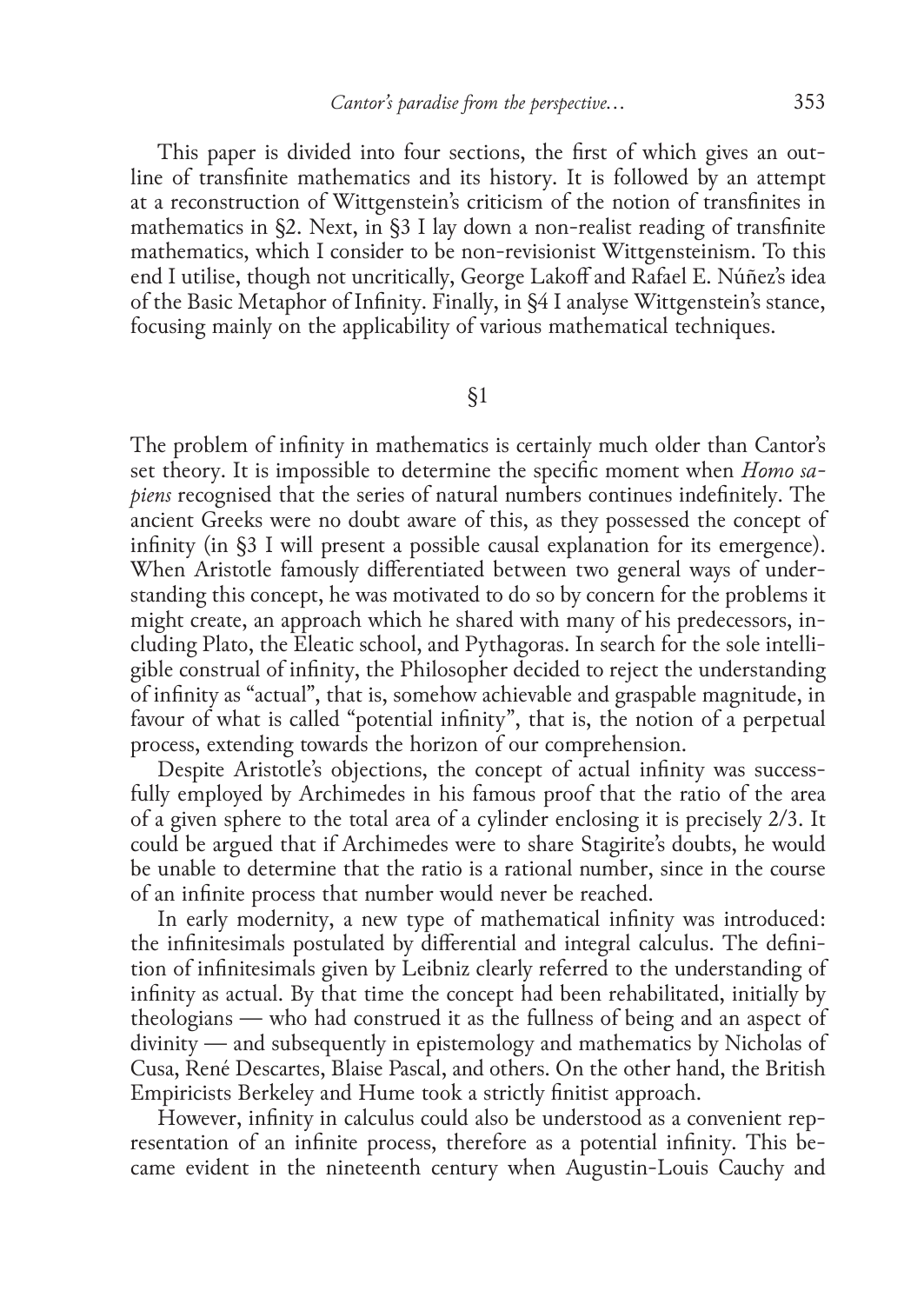Karl Weierstrass provided more rigorous foundations for analysis. Defining the limit of a sequence and uniform convergence allowed them to rid calculus of troublesome actual infinities.

In the latter half of the nineteenth century, another breakthrough in math– ematics occurred, this time supporting the concept of actual infinity. The study of real numbers and the functions defined on them led Weierstrass to propose his peculiar continuous non-differentiable function while Richard Dedekind produced a method of constructing non-rational real numbers. Yet most crucially Cantor, departing from Bolzano's definition of a set, developed a theory allowing for the description of the infinite series of different orders of infinity.

Cantor's article from 1874 — the first instance of the formulation of the notion of transfinite numbers — introduced the concept of denumerable infinity by means of a bijective function placing the elements of a given set in a one-to-one correspondence with the elements of the set of all natural numbers **N**. One‑to‑one correspondence was utilised by him as a decisive argument in favour of the denumerability of the set of real algebraic numbers; that is, all roots of non-zero polynomials in one variable with rational coefficients. Subsequently, Cantor presented a proof that any given interval of real numbers [a, b] contains infinitely many transcendental numbers; that is, non-algebraic real numbers.1 On this he based the claim that no set of real numbers belonging to an interval of real numbers can have one‑to‑one correspondence with **N**, and thus the set of real numbers **R**, the so‑called continuum, is non‑denumerable, unlike the set of all real algebraic numbers. He concluded that the continuum must be a magnitude greater than the infinity describing the set of all natural numbers.

In his 1878 paper, Cantor introduced the concept of a set's cardinality: any two sets are of the same cardinality when there is a one-to-one correspondence between them. He also noted that any countably infinite product of copies of **R** has the same cardinality as **R** itself. In other words, there is a one-to-one correspondence between the points on any given line segment and the points in an *n*‑dimensional space for any positive integer *n*. This article was also where the famous Continuum Hypothesis (CH) was put forward: Cantor conjectured that there is no set whose cardinality is exactly between that of integers and real numbers.2

<sup>&</sup>lt;sup>1</sup> The proof postulates the construction of a hierarchy of ever smaller nested intervals to demonstrate that as this hierarchy approaches infinity it produces a transcendental number. There is no agreement among mathematicians whether this proof is really constructive. Among those opting for its constructivity were Abraham Fraenkel (Fraenkel, 1930) and Barnaby Sheppard (Sheppard, 2014); meanwhile, those who opposed were Ian Stewart (Stewart, 2015) and Lech Gruszecki (Gruszecki, 2005: 168), among others.

<sup>&</sup>lt;sup>2</sup> In this outline (save for this footnote), I consciously neglect to treat upon the problem of the well‑ordering of transfinite sets. The CH requires the assumption that all transfinite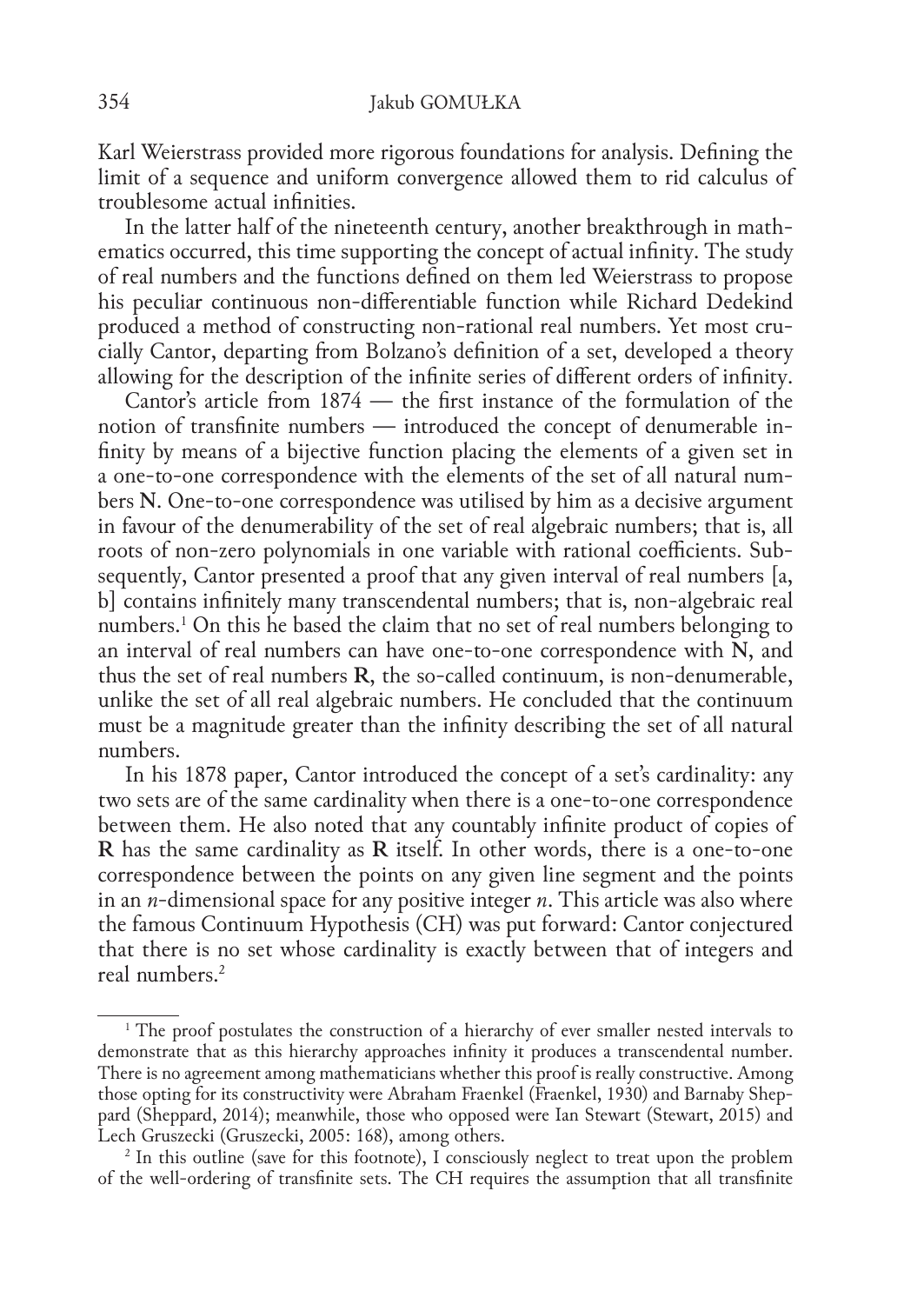Cantor's most important contributions were contained in his 1891 paper, containing both a formulation and a proof of Cantor's theorem and his famous diagonal argument. The former states that the power set of any given set A (the set of all subsets of A) necessarily has a greater cardinality than A. Most importantly, this also holds true for infinite sets. For example, assuming that the cardinality of **N** is  $\aleph_0$ , the cardinality of its power set is equal to  $2^{\aleph_0}$ , but is also strictly greater than  $\aleph_0$ . This means that the power set of N is uncountable. The cardinality of the continuum  $(R)$  is the cardinality of  $2^{\aleph_0}$ , which is written with the symbol c. Also, since the power of  $\mathbf{R}$  is equal to the power of  $\mathbf{R}^n$  for any integer *n*, then  $c = c^n$  for any integer *n*. Since, according to the CH,  $c$  is the next cardinal number after  $\aleph_0$ ,  $\epsilon = \aleph_1$ .  $\epsilon$  is, of course, not the greatest cardinal number, for it follows from Cantor's theorem that the power set of **R** has a cardinality strictly greater than  $\epsilon$  (namely,  $\aleph_{2}$ , the third transfinite cardinal; again, assuming the truth of the CH). The power set of that power set must have an even greater cardinality, and so on. This introduces an infinite hierarchy of transfinite cardinals corresponding to the infinite hierarchy of power sets.

Similar to the argument for the existence of infinitely many transcenden– tal numbers, the diagonal argument takes upon itself to prove that the set of real numbers cannot be put into a one-to-one correspondence with the set of natural numbers, and that in consequence the cardinality of the former is strictly greater than the cardinality of the latter. The original formulation of the argument from Cantor's 1891 paper describes the set of all infinite binary sequences, referred to as T. The set T cannot be denumerated, for there will always be a sequence within it not included in any denumeration: we can always construct such a sequence by selecting the *n*‑th digit from each *n*‑th sequence in T and inverting it (changing 0 to 1 and vice versa). The resulting sequence differs from any sequence belonging to T by at least one digit. (Were one to write the sequences as rows of a table, each column containing specific digits from all sequences, the digits to be inverted would form a diagonal line across the table; hence, the name of the argument.) This allowed Cantor to easily prove the uncountability of the set T by contradiction. Furthermore, since we may assume that all real numbers can be represented with infinite binary sequences divided in some place with a radix point, there is a one-to-one correspondence between T and **R**, meaning that **R** is uncountable.

In the early twentieth century, the original rendition of set theory — later named naïve set theory — had been proven to yield antinomies. Several attempts had been made to remedy this, one of them being the axiomatisation proposed by Ernst Zermelo and Abraham Fraenkel, today considered to be the standard version of the theory. Strictly speaking, there are two forms

sets are well-ordered. Cantor attempted to prove this by introducing infinite ordinals; he was, however, only able to prove that countably transfinite sets were well-ordered.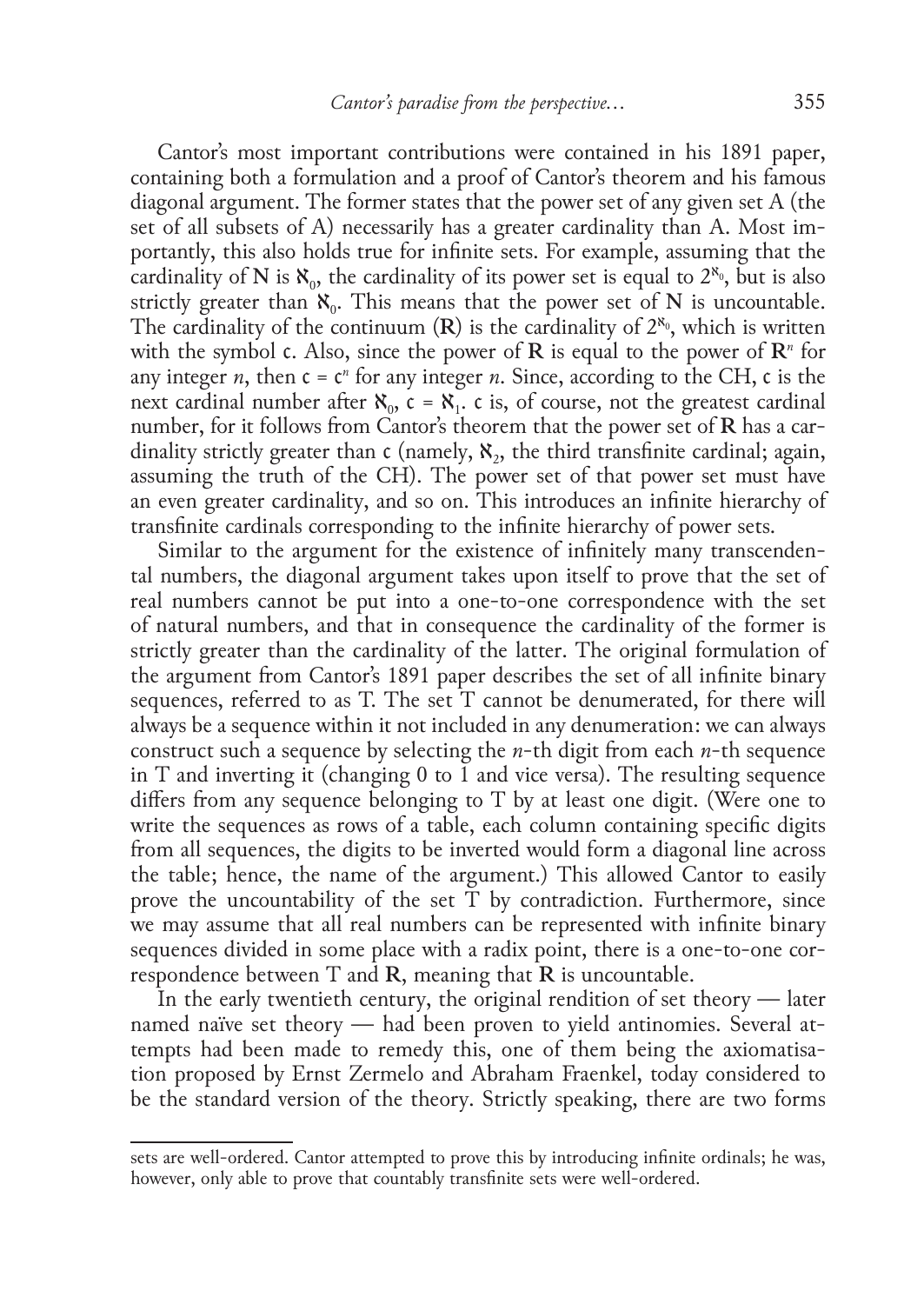of axiomatic set theory: the narrower (ZF) containing eight axioms, and the wider (ZFC) including also the axiom of choice (AC). This additional axiom attracted some controversy as it assumes the existence of non-construable objects and yields counter–intuitive results, including the Banach–Tarski para– dox.3 Apart from AC, another intriguing element of ZF and ZFC is the axiom of infinity, warranting the existence of at least one infinite set of cardinality equal to the cardinality of **N**.

The reception of Cantor's achievements by his contemporaries was mixed, and it remains so today. During his lifetime, he had a powerful opponent in Leopold Kronecker, a proponent of Aristotelian finitism. On the other hand, transfinite methods were acclaimed by distinguished mathematicians of the time: Weierstrass and Dedekind. Mathematics at the beginning of the twentieth century was dominated by the debate regarding the validity of non-‑constructive proof in the transfinite domain. Today, most mathematicians accept Cantor's accomplishments, along with some version of the Platonist ontology of mathematics, although constructivism and finitism in their many denominations are not without adherents. The anecdotal evidence that I have gathered suggests that transfinitism is more likely to be rejected by scholars of applied mathematics who tend to disregard it as fantasy or theology, a pejora‑ tive term in this context.

One should also note that CH is not the only element of Cantor's set theory, which must be settled by means of a mathematician's decision. The relation of equinumerosity, established by means of one‑to‑one correspondence between various denumerable infinite sets, does not hold within the Alpha‑Theory, an alternative approach to non‑standard analysis, which upholds Euclid's principle that the whole is larger than its parts, also in the domain of infinites. By means of Alpha‑Theory we can demonstrate that there is no equinumerosity between the set of natural numbers N and its infinite proper subsets like the set of even numbers or the set of primary numbers: their cardinality is lesser than the cardinality of N; likewise, we can show that the cardinality of the set of rational numbers is greater than the cardinality of N (Benci & Di Nasso, 2014). Thus, we may choose between very disparate transfinite calculi.

§2

Although the evolution of Wittgenstein's thought was a continuous and com‑ plicated process, having different dynamics of development in its various planes,

<sup>&</sup>lt;sup>3</sup> The so-called paradox is a theorem provable in ZFC, according to which it is possible to disassemble a given 3‑dimensional sphere into a finite number of disjoint subsets and reassem‑ ble them into two spheres, identical to the original in size (Banach & Tarski, 1924). The major– ity of contemporary mathematicians no longer consider it to be a paradox (Stromberg, 1979).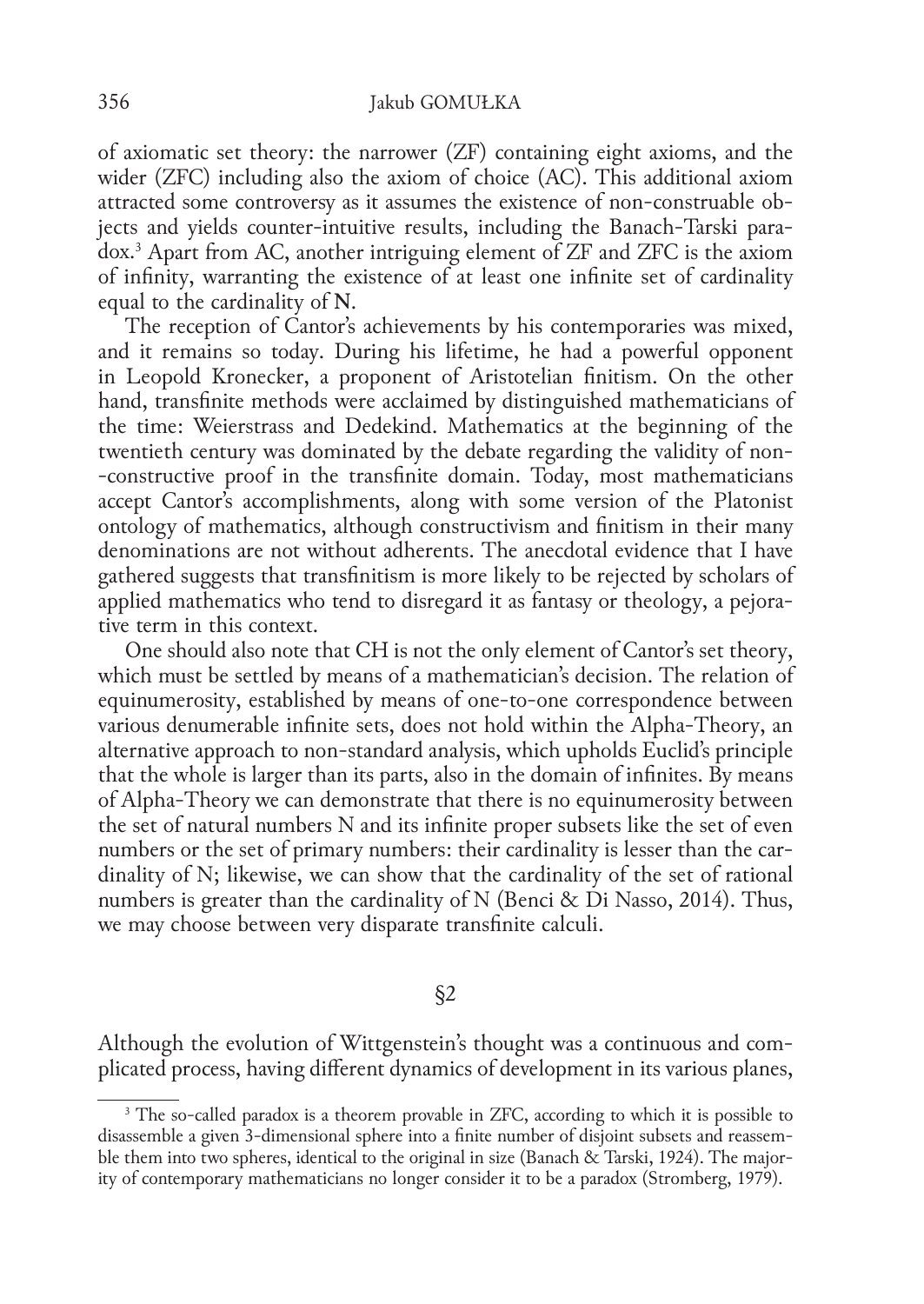and although the popular belief that there had been the "early" and "late" Wittgenstein is rather an artefact of his interpreters than a reflection of reality,<sup>4</sup> in some particular fields such a periodisation may prove useful, with certain reservations considered. Regarding his philosophy of mathematics, three (and a half) distinctive stages of development are discernible. The first, the Tractarian stage, shall not be dealt with here. Wittgenstein's post-Tractarian philosophy can be divided into two general periods, and so can his consideration of mathematical problems.

During the first period, he was an advocate of understanding mathematics as a system of very strictly understood calculi, the identity of which boil down to the set of their rules. (At the onset of this stage, he developed a peculiar verificationist approach to mathematics; this stands for the abovementioned "half"). During the second period, Wittgenstein focused his attention on the form of life and on practice, that is: the role operations on mathematical symbols play in extra-mathematical activities and language games. While interpreters vary in their identification of the moment of Wittgenstein's transition from the calculus period to the language–game period, it can be assumed that this occurred around 1935. In any case, the transformation was by no means radical. One may point to the common trait of the two periods: the rejection of the objectivist vision of mathematical reality held by Bertrand Russell and Godfrey H. Hardy, according to which mathematics was to transcend the symbolical capabilities of human beings (Floyd, 2005: 112; Gerrard, 1991: 127–131).

### The Calculus Conception

One may say, following Steve Gerrard, that the calculus period is founded upon a radical understanding of the autonomy of syntax principle, according to which the evaluation or justification of rules is pointless, since it is not possible to compare different calculi or even to say anything about them in general. Even the slightest change in the set of the rules results in the establishment of another calculus; syntax is self‑sufficient, as it does not need to be rooted in any reality, including that of human activity, and any attempt to provide a grounding for it or to prove its consistency, like that undertaken by advocates of set theory, makes no sense (WVC: 119–121). Within such a framework, consistency itself becomes quite a trivial property: in the early 1930s, Wittgenstein had an extremely liberal approach to the problem of contradiction. He even suggested that too much effort is made to erase it from calculus. (Such a lax attitude may be regarded as a flaw.) Among the undoubtable weak‑ nesses of Wittgenstein's thought during the calculus period were the inability

<sup>4</sup> I deal with this issue in my paper *The other Wittgenstein* (Gomułka, 2019).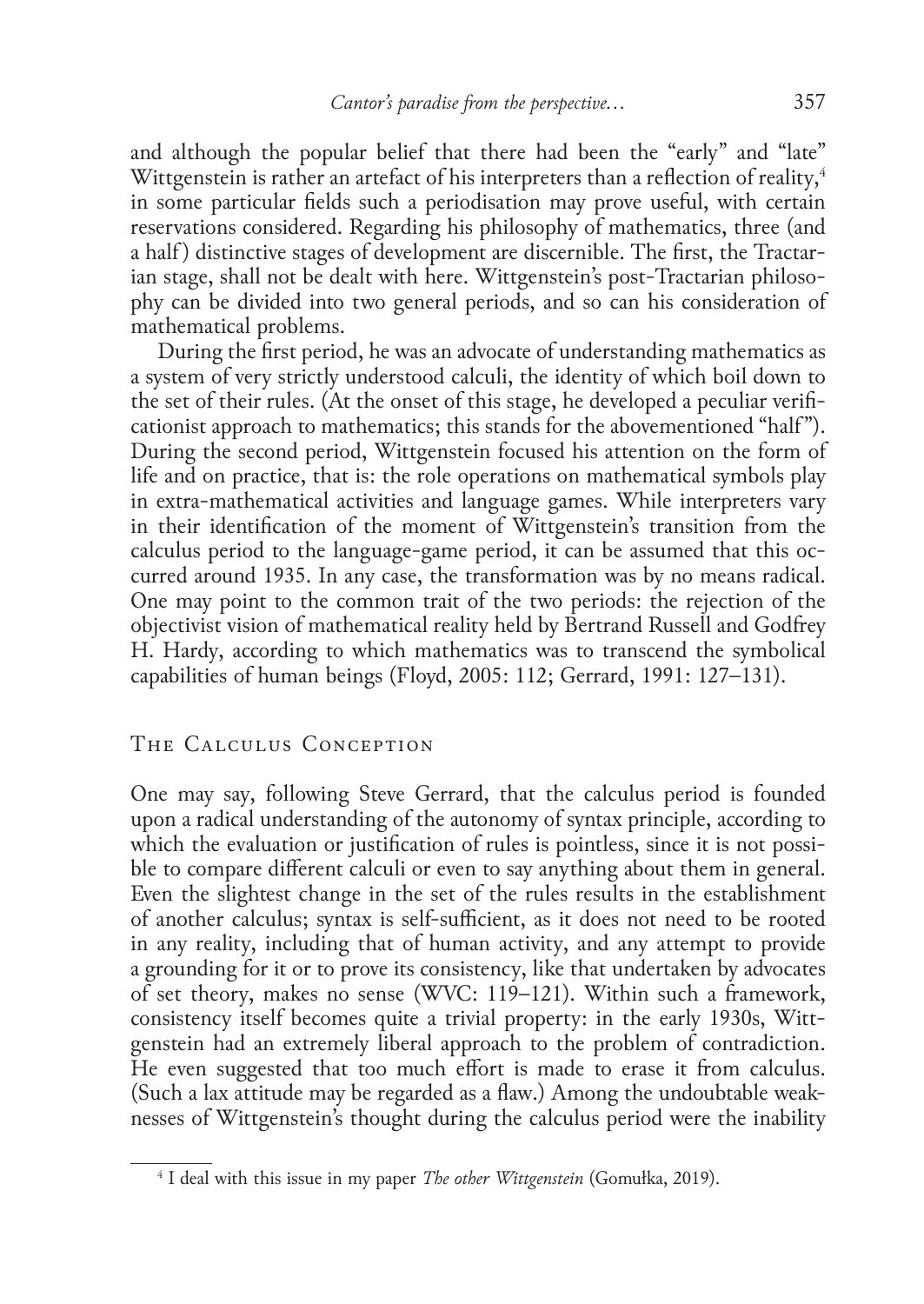to formulate any theoretical account of the changes and development of calculi and a lack of clarity concerning the problem of rules<sup>5</sup> (Gerrard, 1991: 133–136; Gomułka, 2019).

The information that we have regarding the first year of Wittgenstein's work after his return to philosophy in March 1928 is fragmentary and insufficient. However, the problem of infinity was undoubtedly among the first topics with which he engaged. Initially, as he collaborated with Frank Ramsey, he intended to supplement the conception of the *Tractatus* with the understanding of infinity that they both considered appropriate.6 Together, they came to the conclusion that the requirements for a construction which is to be responsible for the popular notion of infinity are contradictory, for such a thing must be both complete and without an end.

In his *Philosophical remarks*, Wittgenstein forwards the claim that we tend to conceptualise the existence of actual infinity due to the systematic confusion of the two distinct meanings of the word "possibility": the modal and the grammatical one. The former relates to the word "real"; hence in the modal sense, everything which is possible could be real. The latter meaning, deeply related within the concept of infinity, is not an attribute of objects or situations being described, but a feature of the operation of the syntax of calculus (PR: §141).

These two different meanings of the word "possibility" are related to the two different ways of proving formulas: regular and by induction. At the very beginning of his calculus period, Wittgenstein abandoned the belief expressed in the *Tractatus* that mathematical expressions (equations) are senseless pseudo-propositions (TLP: 6.2). He did so by means of the verification principle applied to formal sciences: if a proof is the method of establishing the truth-value of a mathematical theorem, then this proof should be understood to be the sense of that theorem, meaning that the theorem should be

<sup>&</sup>lt;sup>5</sup> The problem of rules was crucial for the calculus period. While Wittgenstein's conception still demanded absolutely strict and unambiguous rules, there were no grounds for meeting these requirements. After Wittgenstein discovered the limitations of logic, understood in the *Tractatus* as the transcendental base responsible for the functioning of the machinery of any meaningful symbolism, he at first tried to pursue a peculiar form of phenomenological theory which assumed the so-called *primäre Sprache*; that is, a level of language directly mirroring the structure of phenomena. However, that theory was short-lived due to its inner contradictions and was abandoned by him in October 1929 (Monk, 2014). Wittgenstein's later attempts would sometimes even approach Cartesian mentalism (WLC2: 36f.), which demonstrates his helplessness in the face of the problem.

<sup>&</sup>lt;sup>6</sup> It is not clear how exactly Wittgenstein became aware of the necessity of such a correction. Ramsey's account from June 1929 suggests that he rejected his previous formulation as a result of considering general propositions (Moore, 1993: 48). Some authors suggest that Wittgenstein changed his stance in response to Brouwer's lecture (Wrigley, 1989; Holton & Price, 2003); a number of others believe that Wittgenstein's finitism was a result of Ram‑ sey's influence (Sahlin, 1997; Marion, 1998: 84–109; Methven, 2015: 198–230).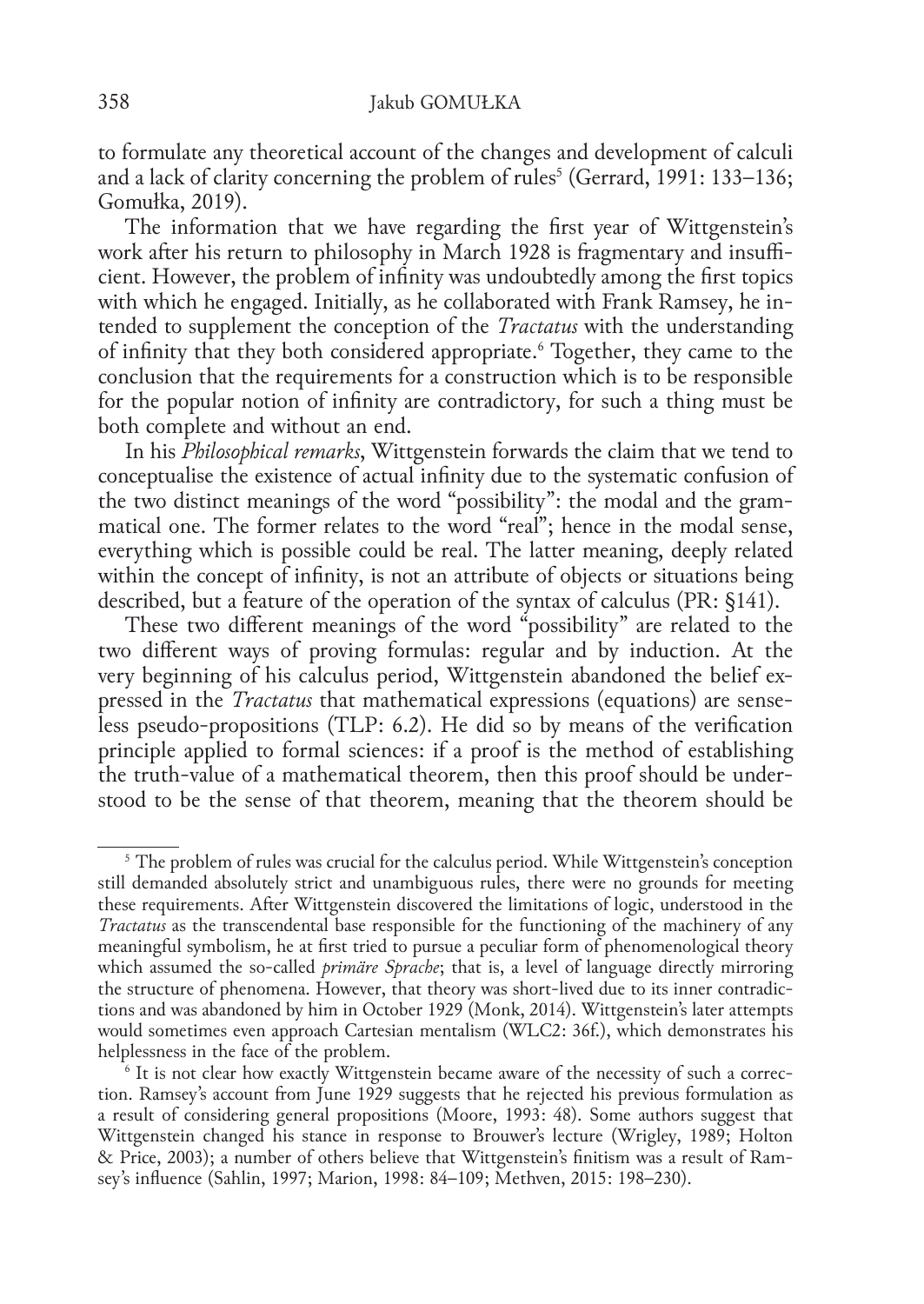recognised as a fully‑developed proposition.7 The Viennese philosopher went as far as to say that the symbol of a mathematical theorem is an abbreviation of its full proof; he did not, however, extend this to theorems proven by induc‑ tion which he called "recursive", since he did not consider them to be propositions, because, as he claimed, induction as such neither asserts nor negates anything (WVC: 82). A proof by induction should be taken as a certain template, a "signpost" indicating how the proof of a specific proposition is to be constructed (MS‑105: 87).8 Expressions within theorems proven by induction or even the recursive proofs themselves do not represent infinity, but rather simply point towards the infinite possibility enabled by grammar (WLC2: 14; MS‑111: 46f.). In consequence, neither the fundamental theorem of algebra (MS-105: 101), nor Fermat's Last Theorem (MS-107: 83)<sup>9</sup> can be considered valid mathematical propositions.

Wittgenstein's grammatical finitism, according to which infinity is "sewn" into the syntax with no symbol being able to refer to it directly, entails a rejection of Cantor's reading of the diagonal argument and the very idea of continuum, but also results in a peculiar conception of real numbers. Infinity is neither a number nor a magnitude (MS‑106: 197), though that does not result from our cognitive limitations, but rather from the fact that the methods and criteria by which we determine finite magnitudes cannot be meaningfully employed to infinity (WVC: 187n). For Wittgenstein, infinity is never an object, but always given by induction; that is, by a rule.10 He calls the idea of an infinite totality "utter nonsense"; since such an idea cannot be presented within any valid sym‑ bolism, Cantor and others had to postulate a fictitious one (PR: §§145, 174). Wittgenstein argues that no valid symbolical structure is able to demonstrate that the function  $f(m) = 2n$  from natural numbers to even numbers establishes a one-to-one correspondence between a set and its proper subset; it is just

<sup>7</sup> While developing his views on calculus, Wittgenstein was inspired by Carl Johannes Thomae's formalism and modified his views accordingly: since the process of proving deals with symbols within a certain calculus which is determined by a certain rule set, the meaning of those symbols is fully determined by the rules (WVC: 103–105).

<sup>&</sup>lt;sup>8</sup> Marion points out that this idea was inspired by Thoralf Skolem's primitive recursive arithmetic (Marion, 1998: 98).

<sup>9</sup> Wittgenstein's comments on Fermat's Last Theorem in his 1933 *Big typescript* suggest that he thought that theorem is somewhat external to the calculus (BT: 420).

<sup>&</sup>lt;sup>10</sup> According to Marion, by claiming that the difference between the finite and the infinite is grammatical in nature, Wittgenstein takes a position which cannot be validly described as "finitist". Marion prefers the term "intensionalism" as opposed to "extensionalism" to which all well-known standpoints (logicism, formalism, finitism, intuitionism, etc.) are subsumed (Marion, 1998: 186–189). It is also noticeable that Wittgenstein's "intensionalism" is built upon the anti‑logicist idea that we cannot talk of a class that has not been already effectively determined by a function, a series of forms, or simply the enumeration of its elements, present in the *Tractatus* (TLP: 5.501).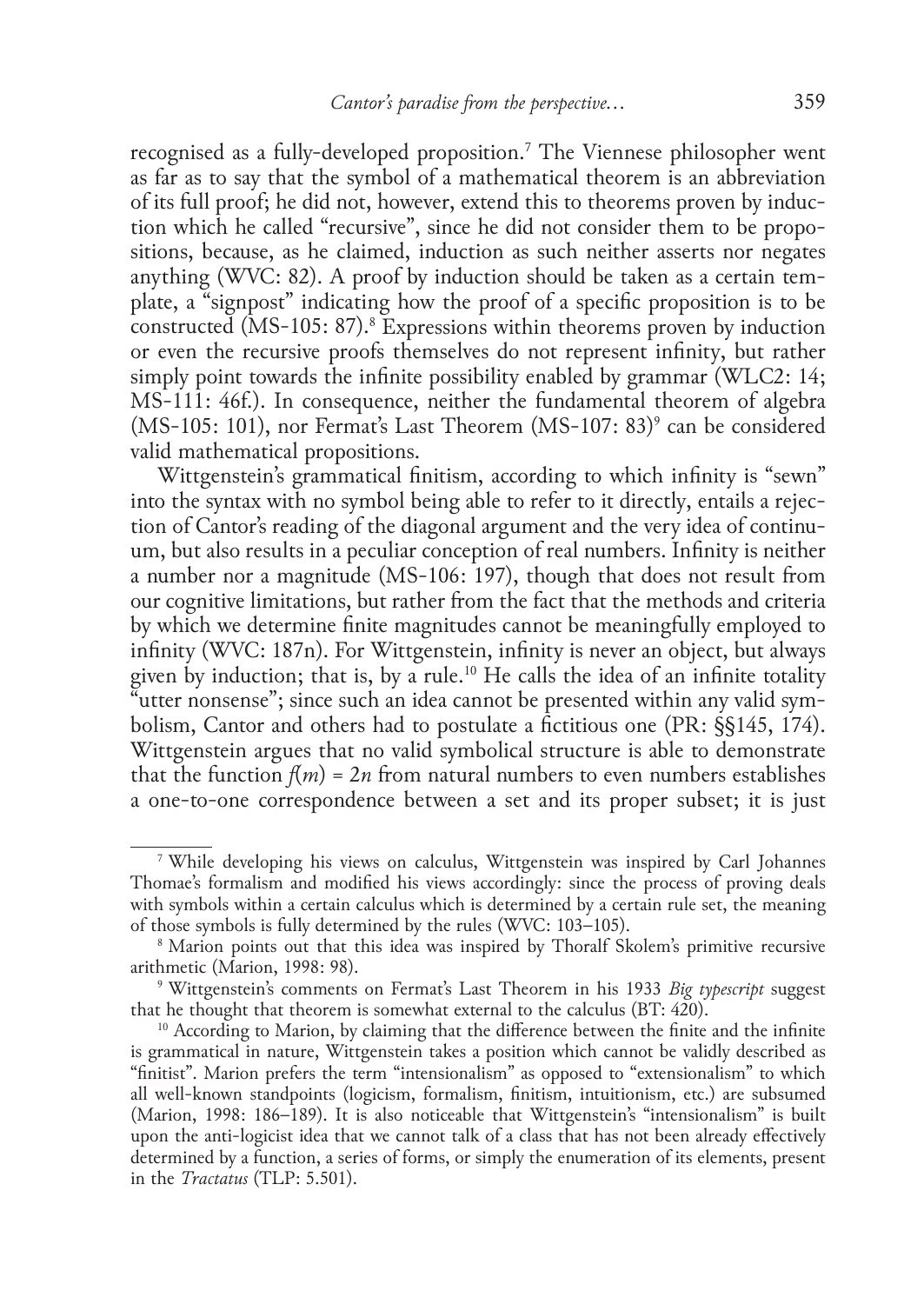a sign for an infinite process (PR: §141), meaning that one is not in the position to talk about equinumerability in such cases.

According to Wittgenstein, we cannot determine whether real numbers are non‑denumerable, since any real number *de facto* occurring in any of our calculi is determined by a certain law, and it is this law and not the number's extension (decimal or other) that determines the identity of a given real number. Examples of such laws include the ratio of a square's diagonal to its edge, the ratio of the area of a circle to the area of a square with an edge equal in length to the radius of that circle, etc. (PR: §§181, 186; WVC: 71, 81f.; PG: 484f.). To be able to determine that a number is non-rational, we have to lay down an adequate law. Thus, there is no repository with the magnitude of continuum. Dedekind's cut is simply an illusion: the supposed transcendental number can never be reached (MS-106: 78; PR: §181; BT: 496). It is precisely for this reason that Cantor's diagonal argument cannot prove the existence of non-‑countable real numbers: it is nothing but an algorithm returning a number different from all the numbers known to us up to this point. Since we may only provide a finite amount of numbers, and this limitation is not factual (epistemic) but grammatical in nature, by applying the diagonal method we simply obtain more numbers that we can add to our new, still finite, list.

By equating real numbers with laws, Wittgenstein burned the main bridge leading to actual infinite structures. Consequently, he was forced to reject certain received assumptions, such as the continuity of a function. This was, however, a price he was willing to pay, for above all he was opposed to what he considered to be a confusion of extensions, represented by lists, with intensions represented by laws.<sup>11</sup> Wittgenstein believed that such a perspective was deceitful "prose" added to calculus, allowing for alleged discoveries of non-‑rational points, which in reality may only be constructed (WVC: 129, 149, 175). All that is required is a calculus that works and needs only to be provided with rules and induction. Thanks to the latter, we know that we can execute certain operations indefinitely, but induction can only provide us with as much as it does and nothing more. When we divide 1/3 on paper, we can always obtain only a finite decimal expansion. "Everything else that is nonetheless *said*, e.g. that infinitely many threes follow, does not belong to mathematics proper but is a private matter" (WVC: 33; *cf.* BT: 466).12

<sup>&</sup>lt;sup>11</sup> In *Philosophical grammar* we read: "After all I have already said, it may sound trivial if I now say that the mistake in the set‑theoretical approach consists time and again in treating laws and enumerations (lists) as essentially the same kind of thing and arranging them in paral– lel series so that one fills in gaps left by another" (PG: 461).

 $12$  The account of the calculus phase of Wittgenstein's thought that I give may have been too simplified and fails to reflect the dynamics of this period. Some prominent interpreters argue against the verificationist reading of the middle period of his philosophy of mathematics (Floyd, 2000: 244–252).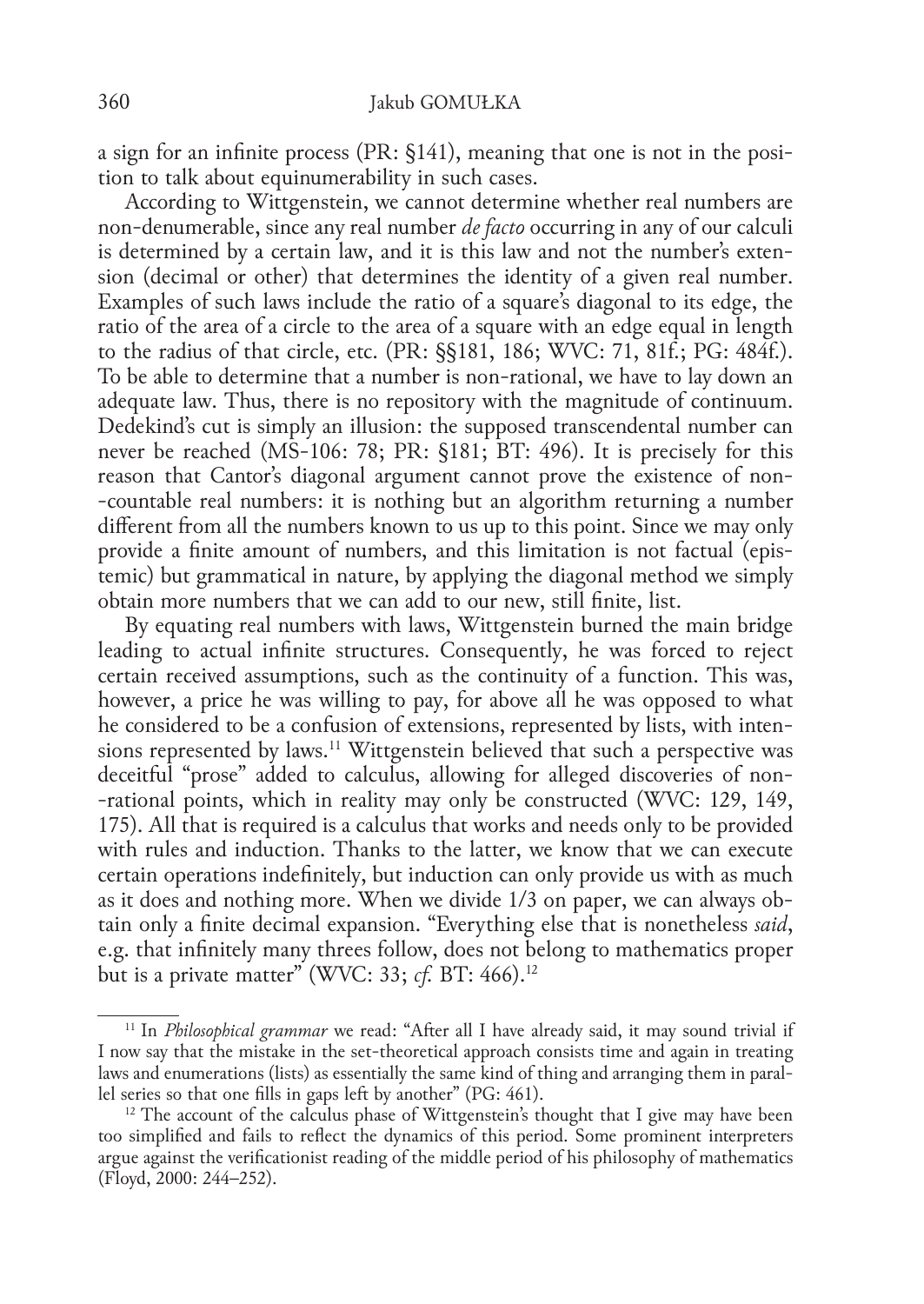#### The Language‑Game Conception

While the transition from a paradigm focusing on calculus to one based on language–game was fluent in Wittgenstein's thought, several important fea– tures differentiating the latter from its predecessor can be identified. First, grammar, rules, and meaning become treated much less restrictively. Second, much more emphasis is placed on the practice of community activities, particularly on their feasibility. From the first two follows a third: the formalist autonomy of the syntax principle (in Carl Johannes Thomae's spirit) is signifi‑ cantly weakened. All three changes result from Wittgenstein's reflection on the workings of grammar and his engagement with the problem of the criteria of operation according to a given rule.

The less stringent treatment of grammar resulting from a greater emphasis on pragmatics, perhaps counterintuitively, led to a decline of Wittgenstein's *laissez-faire* attitude towards contradiction. As has been pointed out, by Gerrard (Gerrard, 1991: 136–139) among others, Wittgenstein recanted his earlier thesis that contradiction is not a problem for calculus, asserting that for us to recognise something as belonging to mathematics it must operate as such; that is, to be applicable to our everyday activities. Moreover, its application must be recognisable as a calculation.<sup>13</sup> In general, however, Wittgenstein became much more reserved with his resolute assertions regarding the nonsensical– ity of certain utterances. The paradigm which formed in the latter half of the 1930s beckoned him to search for the proper sense of expressions which several years before he would have simply considered nonsensical. A certain change of tone in his opinions on set theory is also noticeable. While expressions of sheer condemnation are easy to find in texts written during the calculus period,  $14$ compilations representing his later views, such as *Remarks on the foundations of mathematics* or *Lectures on the foundations of mathematics* (and their cor‑ responding manuscripts) often express the spirit of PI §124, declaring that philosophy should not interfere with what Wittgenstein considers to be actual mathematics, but rather remain descriptive and leave it as it is (RFM: II, §62).

 $13$  See also Wittgenstein's well-known example of wood sellers (RFM: I, §149), discussed by David Cerbone (Cerbone, 2000).

<sup>&</sup>lt;sup>14</sup> For example: "Set theory is wrong because it apparently presupposes a symbolism which doesn't exist instead of one that does exist (is alone possible). It builds on a fictitious symbolism, therefore on nonsense" (PR §174). Also: "A class cannot be finite or infinite. The words 'finite' and 'infinite' do not signify a supplementary determination regarding 'class'" (WVC: 102). The latter stance, expressed at the meeting of the Vienna Circle on June 19, 1930, was later replaced by the view that the concepts of infinite and finite classes do indeed have meanings, only their syntax differs substantially (WVC: 227f.; MS-113: 88r, repeated in: TS‑211: 652; TS‑213: 744r; PG: 464f.; and BT: 492). This appears to be one of the signs of Wittgenstein's shifting his initial verificationist stance towards the fully developed calculus view inspired by the Frege‑Thomae dispute.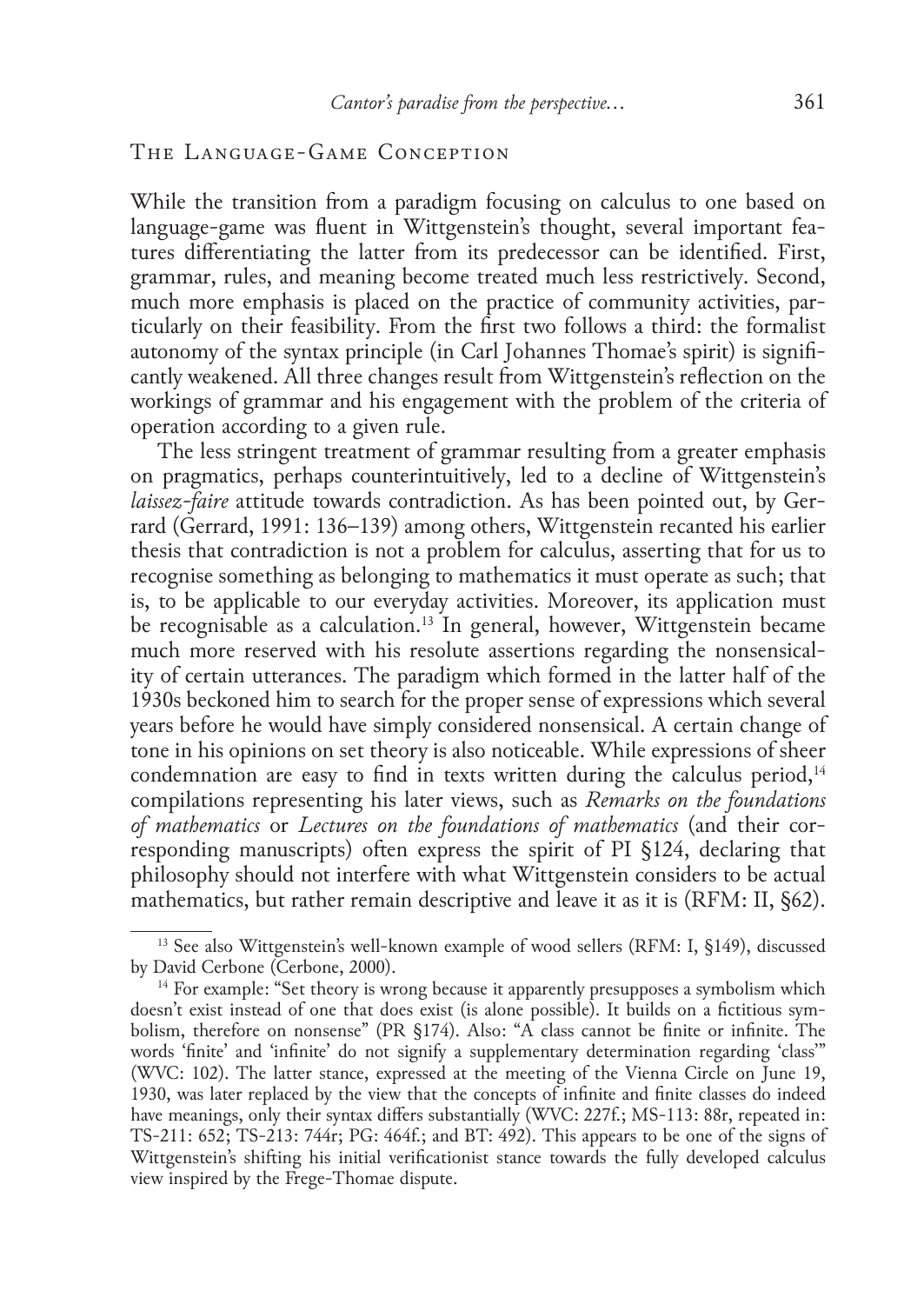However, Wittgenstein did not withdraw any of his principal objections to transfinite set theory; on the contrary, they were reinforced by yet another crucial argument. First, as has been noted by Victor Rodych, Wittgenstein's stance regarding the intensional character of infinity had "not changed one iota" (Rodych, 2000: 289), and for that reason he still rejected the extensional reading of the concept. As a consequence, he retained the same negative attitude towards such ideas as infinite cardinals, the Cantorian understanding of non‑denumerability, and the view of real numbers as a continuous sequence of points on a number line (RFM: II, §§32f.).

Second, Wittgenstein continued to deny the very need for a single foundational theory for the entirety of mathematics, which set theory was an attempt at doing.15 He considered mathematics to be the sum of the various techniques developed during its history and did not recognise the need to subsume that colourful variety under this or that axiomatisation. Thus, while Quine and others tended to consider set theory as a useful foundation for mathematics itself (Rodych, 2000: 310), the Viennese philosopher rejected the very need to which they were responding (RFM: III, §§45f.).

Third, what Wittgenstein identifies as questionable in the works by Cantor and his followers is not the calculus itself, but the "prose" attached to it; that is, the allegedly illegitimate interpretation according to which calculus could be used to obtain a hierarchy of actual infinities. Likewise, Wittgenstein retained the belief that it is merely unjustified "prose" to claim that the diagonal argument is proof that the cardinality of the set of real numbers is strictly greater than the cardinality of the set of natural numbers; that we may speak of the continuum as a set and compare it with its proper subsets; and so on. Wittgenstein puts a lot of effort into distinguishing between what he considers to be prose and proper calculi, although he strips set theory of all its charm by doing so, for it was designed precisely to enable theorising about transfinite magnitudes (and this is also the reason why we remain captivated by it). Nonetheless, set theory presented without what Wittgenstein understands to be ambiguities amounts to a modest and uninteresting set of techniques.<sup>16</sup>

Another of Wittgenstein's objections to set theory, which originated only during his language–game phase, is based on the understanding of mathemat– ics as an anthropological phenomenon, a human activity governed not only by the rules of grammar, but also directed by the practical goals at which it aims

<sup>&</sup>lt;sup>15</sup> The roots of that resistance can be traced back to the pre-Tractarian stage of his thought (Floyd, 2000: 233f.).

<sup>&</sup>lt;sup>16</sup> Ryan Dawson (Dawson, 2016) took upon himself the task of reconstructing what would have become of set theory were it to look for Wittgenstein's approval during its development (not dealing with the problem of extra‑mathematical applicability, which will be treated upon shortly within the main text of this paper).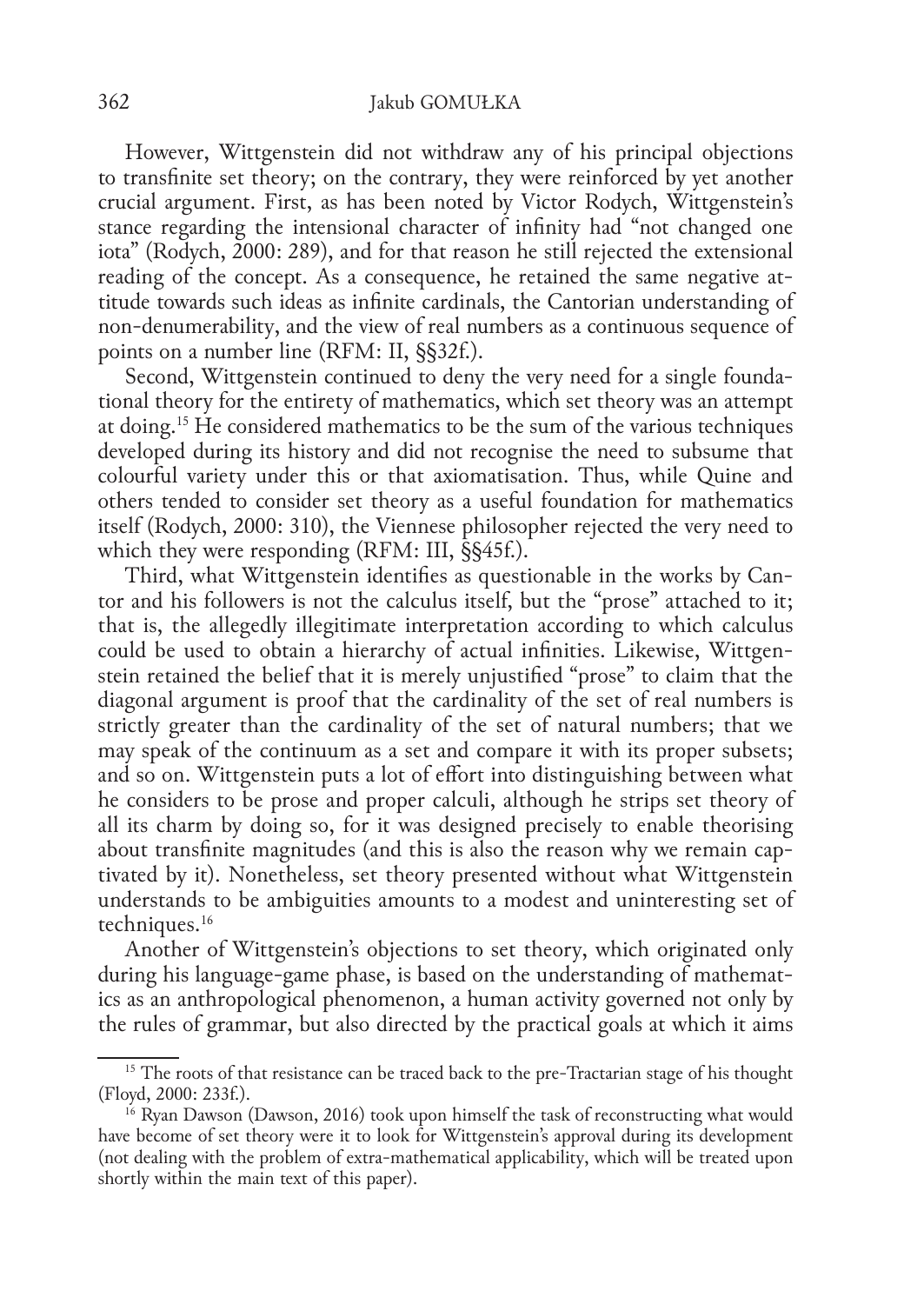(RFM: VII, §33). As Wittgenstein understands, the only reason for inventing, developing, and employing mathematical techniques is to rely on them over the course of our lives (LFM: 82).17 According to this view, set theory is denied a place within mathematics, since it is nothing but a game of signs with no application. Even if we graciously permitted set theorists to use symbols allegedly referring to inconstruable extensions, their works would have no meaning outside of the system within which they operate:

"These considerations may lead us to say that  $2^{\aleph_0} > \aleph_0$ ."

That is to say: we can *make* the considerations lead us to that.

Or: we can say *this* and give *this* as our reason.

But if we do say it — what are we to do next? In what practice is this proposition anchored? It is for the time being a piece of mathematical architecture which hangs in the air, and looks as if it were, let us say, an architrave, but not supported by anything and supporting nothing (RFM: II, §35).<sup>18</sup>

For obvious reasons, set theory in its truncated form, stripped of the appeal of actual infinity, cannot have any external use, either. The only certain application that set theory may claim to have is its role as the foundation of mathematics, which Wittgenstein decisively rejected at all stages of his philosophical career. The theory is not only uninteresting, says the Viennese philosopher, but it is also disconnected from our other practices, mathematical or not. To use one of Wittgenstein's famous metaphors, it is like a cog detached from the working mechanism, spinning idly and aimlessly.

As will be shown in §4, the above argument against set theory has a certain weakness. Meanwhile, in §3 I shall leverage the differences between revisionist and non-revisionist traits in Wittgenstein's post-Tractarian philosophy. In particular, I shall demonstrate that his intensional interpretation of infinity or, rather, his opposition to the extensional understanding of the concept — is strictly revisionist in nature, and so its cogency as an argument against trans– finite mathematics is limited.

§3

Can Cantor's set theory be interpreted and accepted in a form devoid of math‑ ematical Platonism, while not being reduced to its truncated, Wittgensteinian version consisting of a collection of rather uninteresting calculi? I will attempt to answer this question in the affirmative.

 $17$  As has been noted by Rodych (Rodych, 2000: 303), among others, this belief has roots in the *Tractatus*, 6.211.

<sup>&</sup>lt;sup>18</sup> Similarly, in RFM: II, §12 Wittgenstein puts forward the rhetorical question: "What can the concept of 'non‑denumerable' be used for?".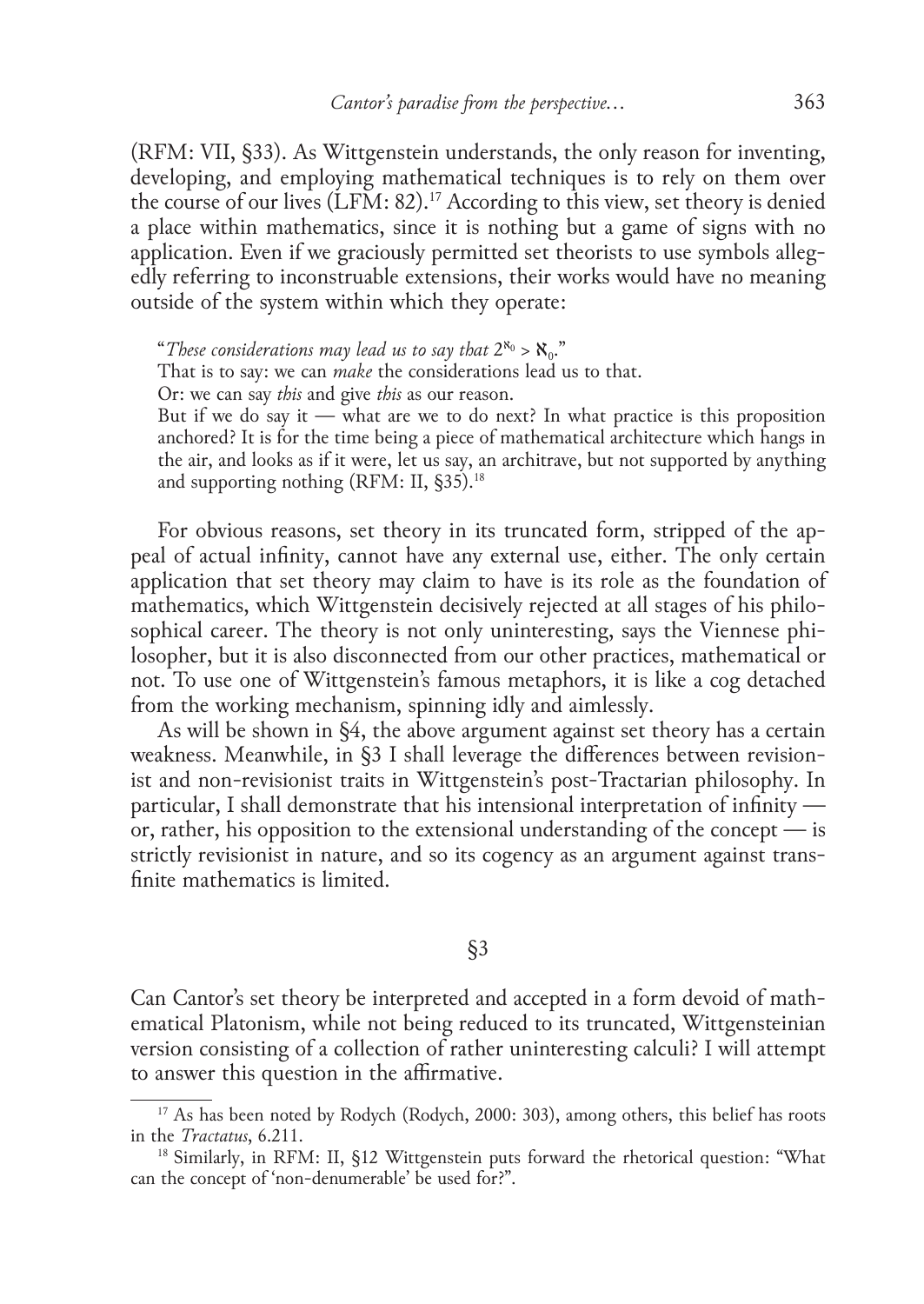The justification of my answer will be twofold. First, let us adopt the perspective I will call quietistic conventionalism. The perspective broadly resembles Wittgenstein's formalist middle period developed during his discussions with Moritz Schlick and Friedrich Waismann as he became acquainted with Gottlob Frege's critique of Thomae's older formalism. Such a perspective allows us to view transfinite set theory as the result of a series of definitions established by arbitrary decisions. This is how we have arrived at concepts such as the equinumerability of infinite sets, denumerability, non‑denumerability, cardinality of N, cardinality of the power set of the  $\aleph_{0}$ -infinite set, continuum, etc. Subsequently, in the same manner, we have been led to agree on various equations, such as:

 $\aleph_n = 2^{\aleph_{n-1}},$  $c = N_1$ ,  $X_0^n = X_0$  $c^{x_0} = c$ , etc.

All of this can be treated as the grammatical rules of a given calculus. We can also arbitrarily recognise Dedekind's constructions, proofs by Cantor and others, and so on, regardless of whether they fulfil the condition of constructibility, no matter how they are understood. It is noticeable that the later Wittgenstein does indeed toys with such a *laissez‑faire* approach to the set theory (RFM: II, §35, quoted in the previous section). The fact that such a calculus allows for contradictions is not a grave problem, since the perspective we have assumed allows us to deal with the eventual emergence of a contradiction by appending some specific rules to the calculus (WVC: 119f.). One could even say that the history of set theory *de facto* conforms to this model of development.

The quietist conventionalist approach invites the following objection: since all rules are accepted arbitrarily, on what grounds do we adopt this and not another syntax? How is it that mathematicians generally have come to approve of the series of arbitrary decisions made by the founders of set theory?

Note that this is a question of natural history, something factual; it is therefore empirical and not philosophical in nature. We do not ask about rea‑ sons but causes. This calls for an empirical answer in the form of exposed non‑arbitrary, pre‑grammatical, and pre‑normative conditions for grammar itself. This will constitute the second stage of the rationale of my answer to the possibility of non‑Platonist transfinitism.

In their 2000 book *Where mathematics comes from*, Lakoff and Núñez put forward a psychological explanation of the formation of the concept of actual infinity. To this end, they utilise conceptual metaphorization theory and several other theories proposed within cognitive linguistics. The explanation they provide lacks sophistication and has attracted criticism, especially, though not exclusively, from mathematicians who are committed Platonists. It also lacks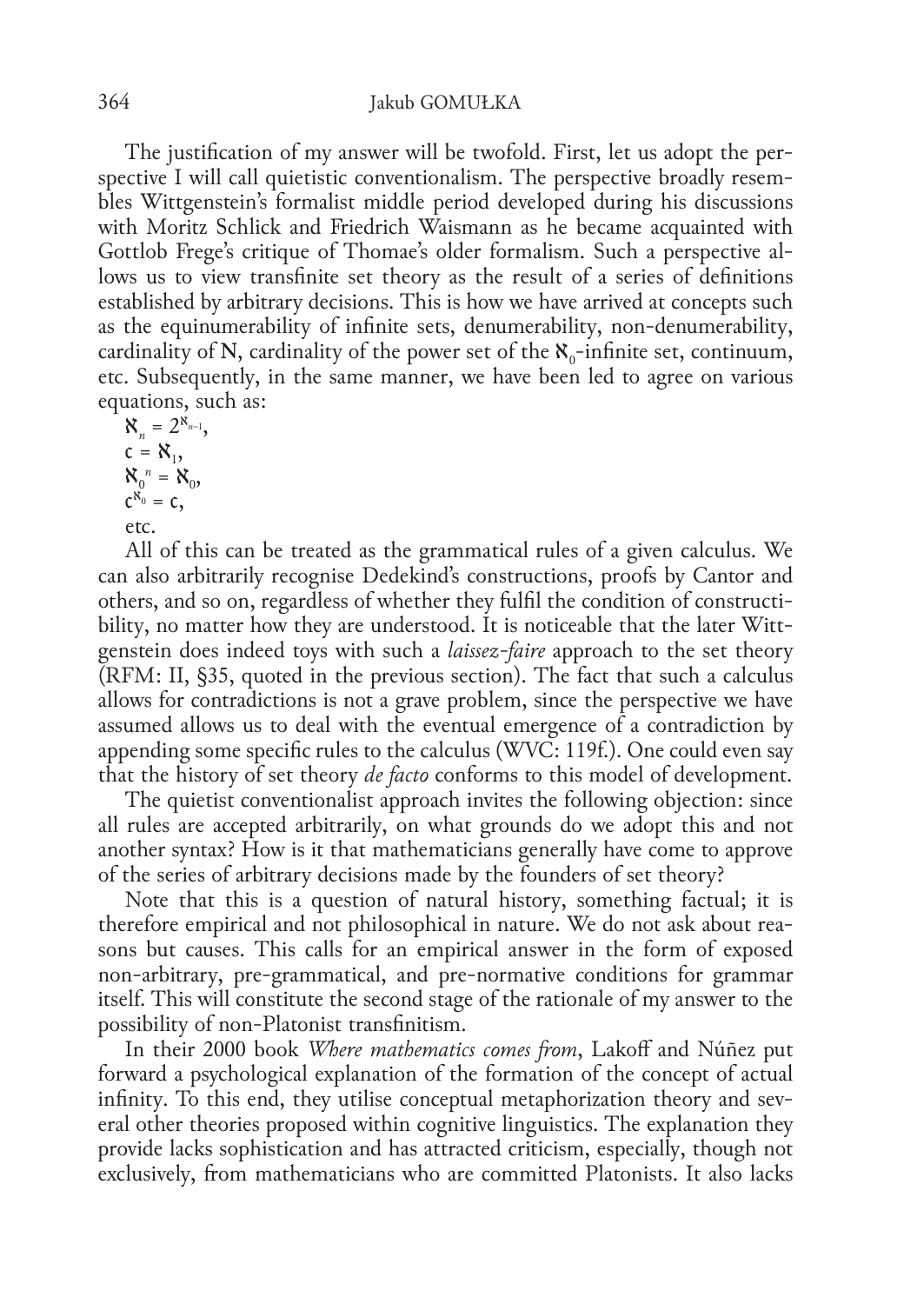originality: one could describe it as a modern articulation of beliefs present within various currents of finitism and intuitionism since at least the 1920s. Nonetheless, their explanation has maintained its position in the cognitive sciences for twenty years without any serious alternative.

The authors of *Where mathematics comes from* have advanced a hypothesis according to which actual infinity is a metaphorical concept in the strict, technical sense of the term. "Literally", they write, "there is no such thing as the result of an endless process. If a process has no end, there can be no 'ultimate result.' But the mechanism of metaphor allows us to conceptualise the 'result' of an infinite process — in the only way we have for conceptualising the result of a process — that is, in terms of a process that does have an end" (Lakoff & Nûñez, 2000: 158).<sup>19</sup> A metaphor in this context signifies a projection linking two conceptual domains, allowing us to enrich the conceptual structure of the target domain with features already present within the source domain (Evans, 2007: 136f.). Thus, when Lakoff and Núñez describe the Basic Meta‑ phor of Infinity (henceforth, BMI), they refer to the result of mapping the domain of completed (finite) iterative processes onto the domain of infinite iterative processes. While some features of the result are shared by both domains (both processes must have a starting point, their initial iteration leads to a first state, and there is a general notion of movement from one state to another), the crucial feature is the product of the projection: there exists a unique and final resultant of an indefinite process, following every non-final state. According to the mentioned authors, this is how we arrive at the concept of infinity. They stipulate that all cases of that concept's use in mathematics can be explained in terms of the BMI (Lakoff & Núñez, 2000: 159–161). Indeed, they devote individual chapters to explaining the role that the BMI plays in our conceptualisation of real numbers (Lakoff & Núñez, 2000: 181–207) and how it forms the basis of transfinite set theory (Lakoff & Núñez, 2000: 208–222). However, I do not wish to dedicate space here for an in depth discussion of their conception; I only mention that its details are highly disputable. But from a philosophical point of view these details are insignificant and may be even false: what is of interest to us is the very existence of an explanation in such a form, since it allows us to consider the problem of actual infinity from a new angle.

In general, Lakoff and Núñez's conception — or any similar attempt for that matter — boils down to providing a strictly finitist, yet simultaneously non‑disqualifying explanation of the emergence and operation of transfinite calculus. Such an account does not postulate the existence of infinite expansion or transfinite power sets, nor does it refer to any special mathematical

<sup>&</sup>lt;sup>19</sup> It is worth noting that the authors remark that the category of iterative process along with its subcategories of completed and indefinite processes is embodied in the sense that it emerges naturally as cognitive account of bodily activities like breathing or walking (Lakoff & Núñez, 2000: 155–157).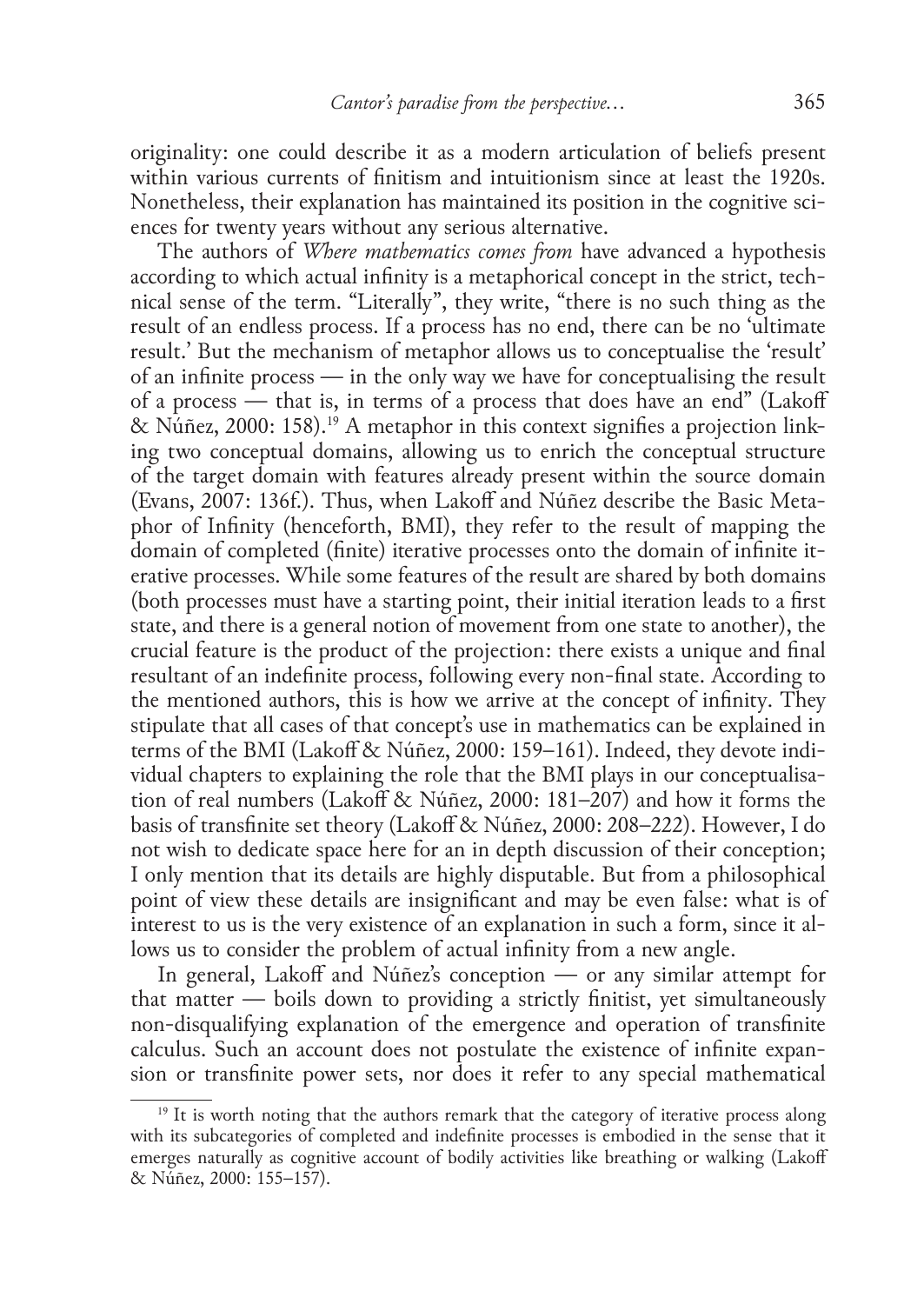intuition: from the psychological perspective presented by the authors of *Where mathematics comes from*, Cantor's set theory is undoubtedly an invention and not a discovery. On the other hand, their account — and, generally, any account of this kind — cannot be described as revisionist, since it is very far from postulating prohibition of any axioms. It is also compatible with both ZF and ZFC systems, although the axiom of infinity, as well as all other axioms it treats upon, are not to be understood as postulating existence in the sense of ontological commitment, but rather as permission to use certain symbols when building mathematical constructions that have a carefully defined func– tion within our calculus to signify magnitudes, we are unable to explicitly give.

One caveat must be given here: Lakoff and Núñez understand the term "concept" very differently from Wittgenstein. From the perspective of cognitive linguistics, "conceptual structure" denotes a certain hypothetical cognitive mechanism: a piece of equipment allowing us to carry out mental operations. Let us not be misled by similarities in expression: while Wittgenstein also metaphorically compares concepts to tools (PI: §11), elsewhere he refers to them as something normative and communal. His concepts are dependent on grammar, understood as a system of rules functioning on a level above the cognitive structures of a single mind. Lakoff and Núñez seem to describe only an aspect of what Wittgenstein calls a concept; he would have considered what in cognitive linguistics is now called conceptual structures to be factually grounded patterns of disposition to particular forms of categorisation. The examination of such structures does not lie in the domain of philosophical analysis, but in that of empirical sciences. Likewise, the BMI hypothesis is decidedly empirical in nature: it can be tested and falsified through empirical experiments. Consequently, to use Wittgenstein's metaphor, Lakoff and Núñez continue with their inquiry at a depth where the philosopher's spade is turned, for it has reached bedrock (PI: §217). The BMI itself is a causal explanation of the agreement in judgments among mathematicians engaged in set theory research (PI: §242).

In order to move away from devices such as the BMI to conceptual struc– tures as understood by Wittgenstein, we would need to establish and implement some grammar among our peers. The establishment of a grammar is always a certain invention. Wittgenstein discusses this in a sense using the example of a fairy tale in which the princess, asked by the king to arrive neither naked nor dressed, gets the idea to wear fishnet (WLC1: 185f.). Initially, we are perplexed, since we lack the procedure to reach the required solution, but as we come up with an adequate process, it appears to be obviously correct and becomes universally accepted.20 Dedekind and Cantor, as well as Zermelo

<sup>&</sup>lt;sup>20</sup> The invention of a new calculus is a constantly recurring topic in Wittgenstein's math– ematical considerations (Floyd, 2000: 244–252).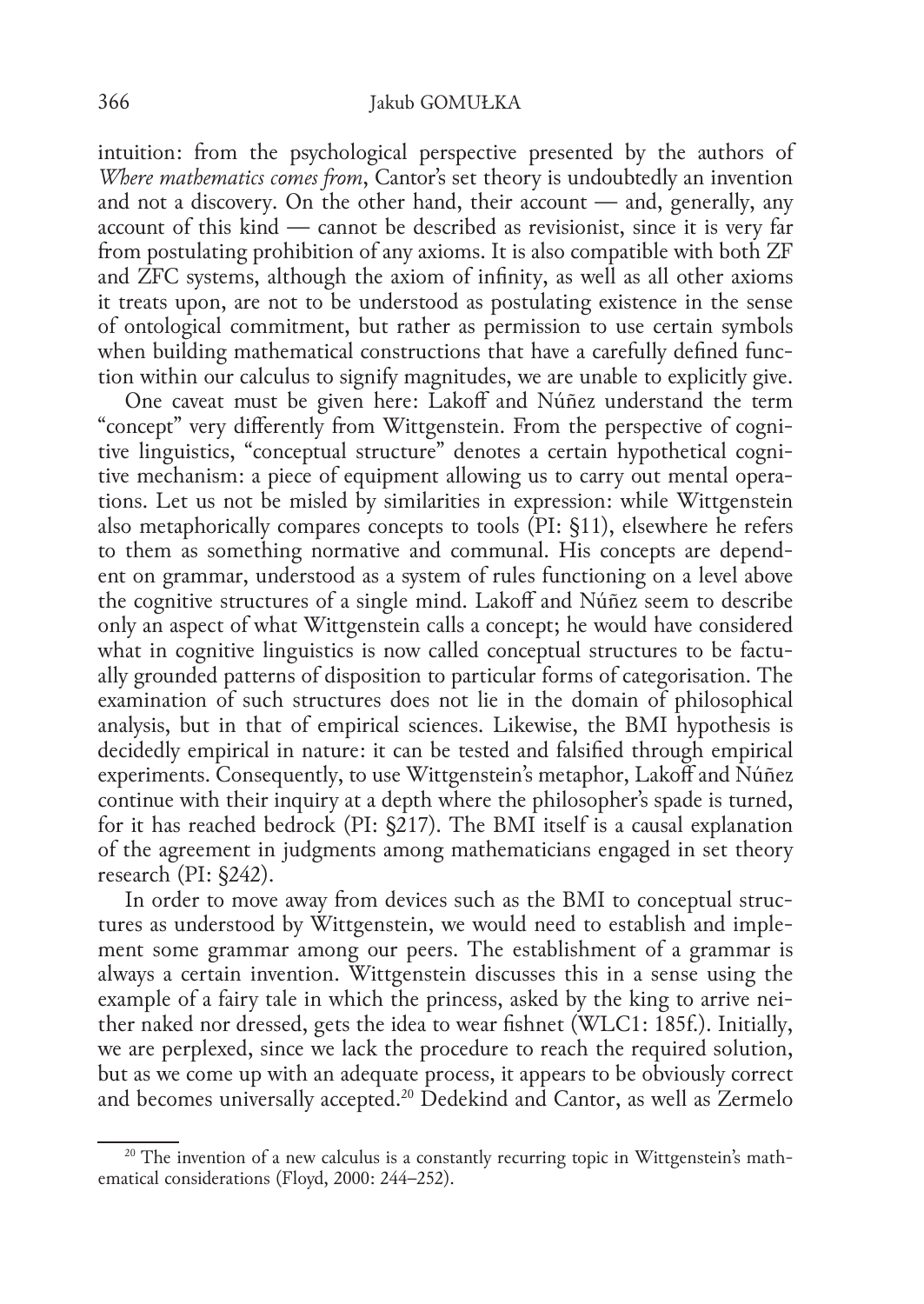and Fraenkl, had originated such grammatical inventions, though they were convinced they were discovering and describing mathematical facts. Taking a Wittgensteinian stance on conceptual structures (while setting aside his re‑ visionary tendencies), those inventions are on one hand revealed as arbitrary, while on the other they manifest themselves as secured in universal, pre-‑grammatical cognitive conditions which enable mathematicians' agreement in judgements.

However, one cannot neglect to mention that in this case there can be no talk of unequivocal agreement in judgements, since there are many standpoints in direct opposition to set theory.<sup>21</sup> One could respond to this objection by pointing to the two main reasons for that discordance. First, to this point neither transfinite calculus nor actual infinity have proven beyond reasonable doubt to be indispensable to any extra-mathematical applications. Second, the underlying context of the invention of transfinites was mathematical Platonism; therefore, it seems that acceptance of the techniques proposed by Cantor *et consortes* automatically results in serious ontological commitments (this is a belief readily reinforced by the many contemporary set theorists who are dedicated Platonists). The first reason will remain valid for as long as there is no application of ZFC axioms in physics or technology.22 As has been demonstrated above, the second reason is partly illusory: one does not need to assume that symbols and notions employed in calculi refer to anything real. The continuum may exist in precisely the same sense as a complex number with a non-zero imaginary component or the natural number 12. For Frege, the latter was a real object — the set of all 12-element sets existing in the "third realm" — but this is merely a variation on the Platonic theme that we do not need to follow. For Wittgenstein, on the other hand, the number 12 can be given thanks to a surveyable symbolic construction<sup>23</sup>. I believe the

<sup>&</sup>lt;sup>21</sup> Indeed, there have been many examples of disputes concerning the introduction of new concepts, techniques, or sets of symbols throughout the history of mathematics. Examples in‑ clude the introduction of Arabic numerals into Europe, the emergence of zero, and the dispute between the abacists and the algorists. It seems to be that it was the effectivity and applicability of a given technique that dispelled controversy for good (Ifrah, 2000: 586–590).

<sup>&</sup>lt;sup>22</sup> Some aspects of transfinite set theory do indeed seem completely useless. The invention of a ball‑duplicating machine that would work on the basis of the Banach‑Tarski theorem seems rather unlikely. It is also hard to imagine that the CH could ever find any empirical confirmation or falsification by appearing to be true or false in a manner similar to Euclid's fifth postulate. On the other hand, some scholars have argued that set theory does indeed have some applications in physics (Putnam, 2007).

<sup>&</sup>lt;sup>23</sup> Even before starting to write the *Tractatus*, Wittgenstein was already extremely critical of the basic assumptions of Russellian and Fregean logicism. Not only did he reject their ontology and epistemology of mathematics, but he also dismissed the very notion of founding mathematics upon set theory. He considered the latter unable to provide an adequate grounding for the former, since any attempt at rendering numbers as individual objects obscures their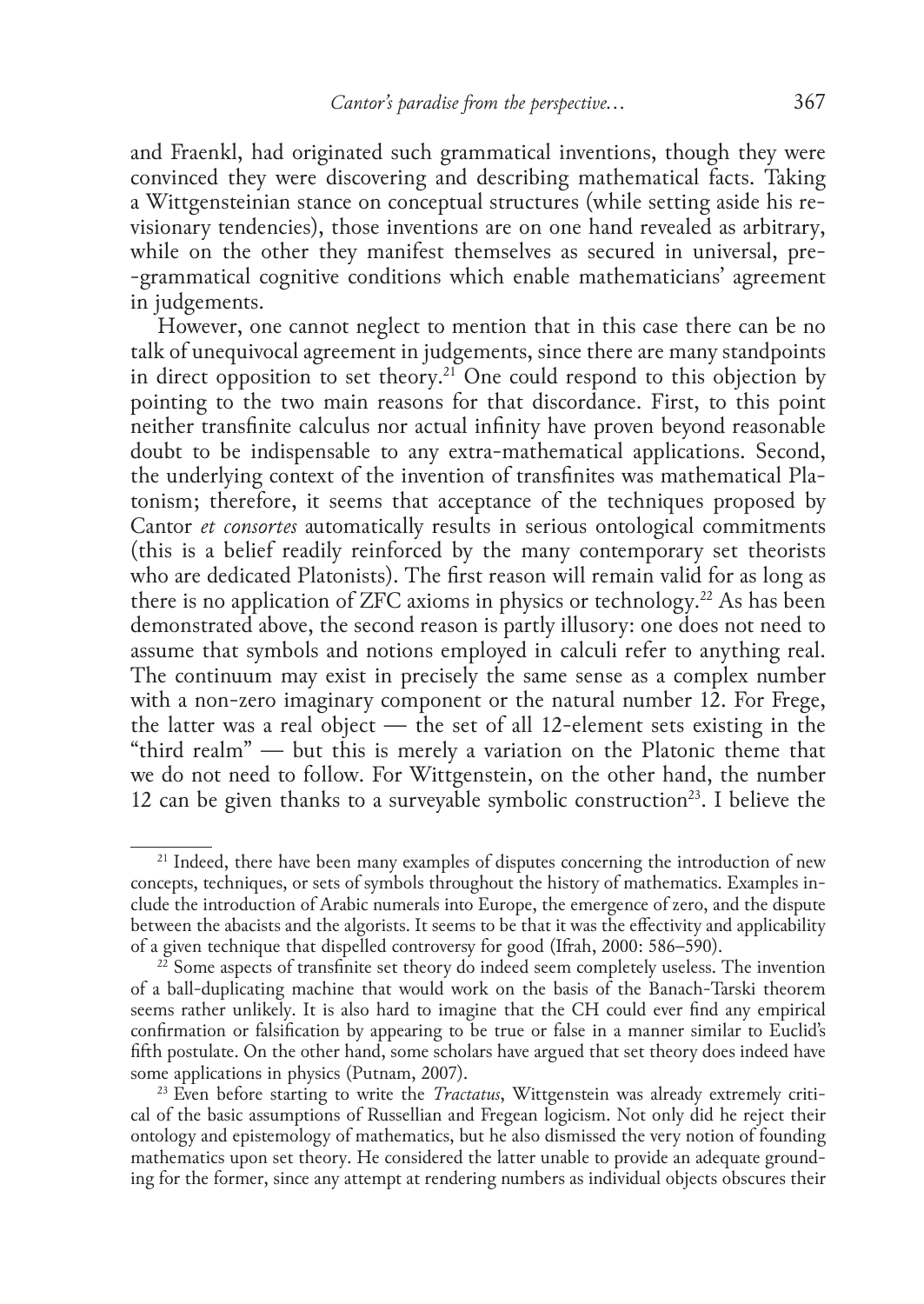conclusion to be drawn from the existence of the BMI theory should be that actual infinity can also be surveyable, provided we accept the key element in the construction of the relevant metaphor. This is obviously a surveyability that the revisionist Wittgenstein would not accept, for it is predicated upon an approach that he explicitly condemned: the understanding of an unlimited process, defined by a certain law, as a thing, or, more specifically, a container (Lakoff & Núñez, 2000: 163).

#### §4

The key property of the BMI — that an indefinite process can have a final unique resultant state  $-$  is precisely what Ramsey and Wittgenstein considered to be absurd, instead opting for an intensional (*de facto* Aristotelian) conception of infinity. This revisionist, intensional philosophy of mathematics developed by Wittgenstein over his middle and late period remains a fascinating and attractive approach to set theory. Its revisionism rests upon two criteria: that mathematics is to be grounded in extra‑mathematical application, while its admissible extensions must conform to strictly finitist surveyability. Both conditions posit certain philosophical declarations with far-reaching ramifications.

Can such conditions be justified? This question can likewise be considered on the two separate levels. Having adopted the quietist conventionalism outlined in §3, on a philosophical level we can interpret them as the gram– mar arbitrarily established by Wittgenstein for the notions of "infinity" and "mathematics". Such a grammar would be internally coherent and in line with the general anti‑metaphysical approach espoused by him. On the other hand, the question concerning the origin of the specific form of this grammar, along with the broader issue related to it, namely why Aristotle, Hume, Kronecker, Ramsey, Wittgenstein, and numerous others chose to reject the notion of ac‑ tual infinity, may be considered from an empirical point of view. Perhaps there exist some "hard" biological preconditions for mistrust of actual infinity; then again they could be limited to ones based in culture and history.

Regardless of the reasons for favouring the intensional grammar of infinity by Wittgenstein (*et consortes*), at the rational level its arbitrariness means that its applicability as an argument against transfinitism is limited to the very fact that the latter finds a legitimate rival, implying that the set–theoretic ap– proach to mathematics has an interesting and viable alternative. However, it also means that Wittgenstein's position is not unlike that of Moore in his dispute with a king who believes that the world had not existed prior to his birth,

defining trait, which is that they belong to a sequence, or, to phrase it in a Tractarian manner, they are the exponents of an abstract operation iterated without an end (TLP: 6.021).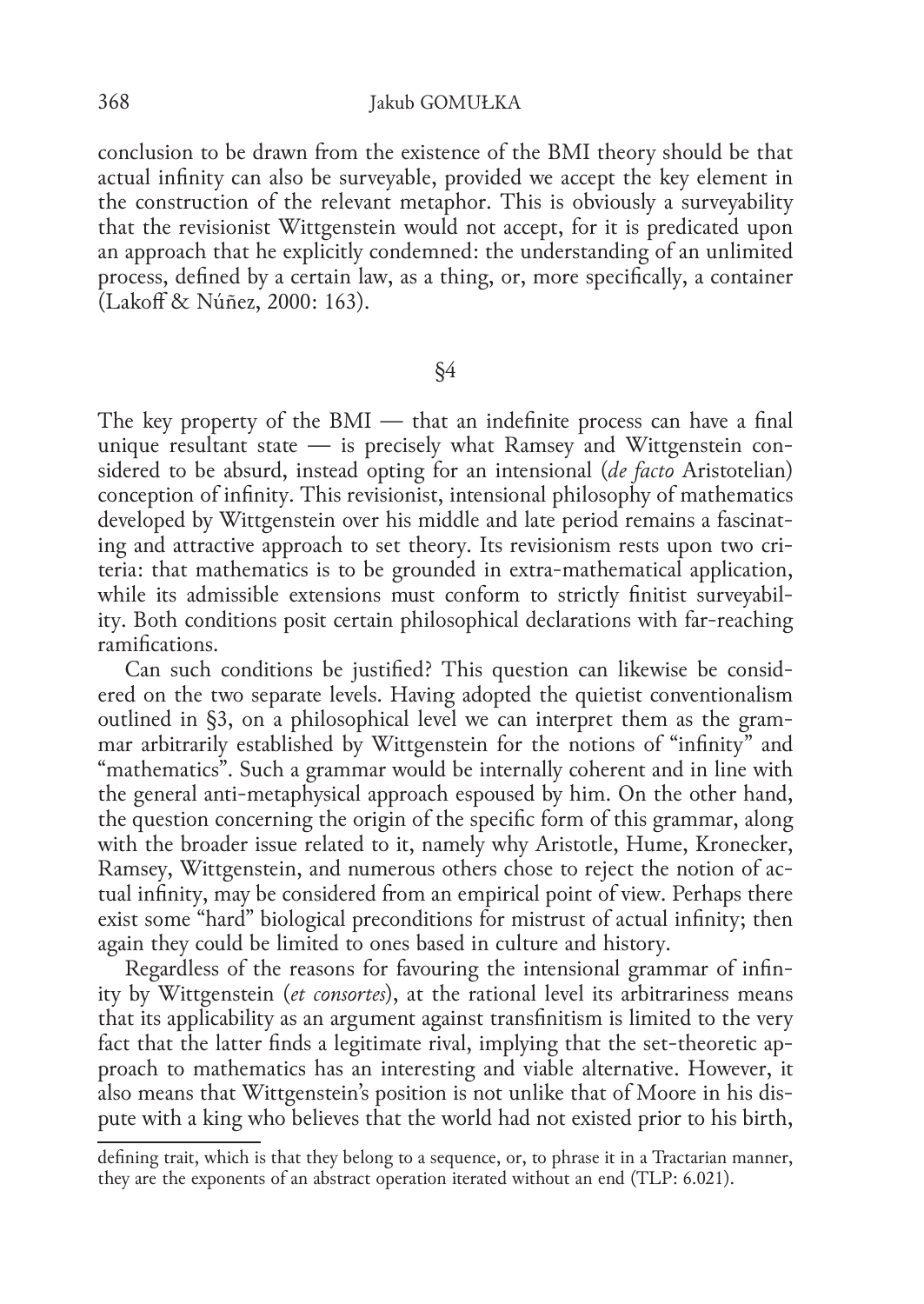an example described in *On certainty*. For the king to be convinced, he would have to "be brought to look at the world in a different way", says Wittgenstein, suggesting that George E. Moore would eventually be in a position to do so, though he would not be able to utilise any of his intra‑systemic arguments to support his view (OC: §92). What could the English philosopher use as his last resort? I suppose Wittgenstein's suggestion would have been an appeal to practice, the applicability of the system to people's lives.

Wittgenstein apparently believed that the same sorts of arguments could settle the matter of infinity in his favour: all conceivable extra-mathematical applications of the notion would fall under his intensional conception, with Cantor's transfinite hierarchy having no imaginable use. Let us leave aside the question of whether this is actually the case or not.<sup>24</sup> Instead, let us notice that the applicability of a calculus is in fact an accidental matter that seems to be external to mathematics itself. Moreover, it is plausible that though a certain collection of mathematical techniques will never find its application, it can well serve as crucial inspiration for the invention of other, easily applicable techniques.25 Therefore, Wittgenstein's criterion of applicability is revealed as too strict to be reasonable. A lack of contemporary application, or even a clue of what a future application might be, should not then be taken as a decisive argument in support of or against a given set of mathematical techniques.

#### **CONCLUSION**

And so we arrive at two alternative proposals for the understanding of infinity: no‑metaphysical‑strings‑attached transfinitism and intensional finitism. They differ not only by the techniques they permit, but first and foremost by the criteria according to which they acknowledge something as an element of mathematics. Both proposals are legitimate from the stance that I have described as quietist conventionalism, which I associate with the non-revisionist tendency within Wittgenstein's thought. The perspective taken by the revisionist Wittgenstein accepts only the latter proposal (intensional finitism), but the two main arguments in favour of such a revisionism are rather unconvincing. First, the acceptance or rejection of the surveyability of the symbol of actual infinity is in fact our own decision, meaning that the intensional character of infinity is simply an internal postulate of Wittgenstein's theory of

<sup>&</sup>lt;sup>24</sup> Certainly, one could easily find s o m e use for transfinite set theory: it may be employed to entertain students or to impress someone we fancy, but this is not the kind of use that we would consider relevant.

 $25$  This, on the other hand, is a form of non-direct application that we would consider relevant (see the previous footnote).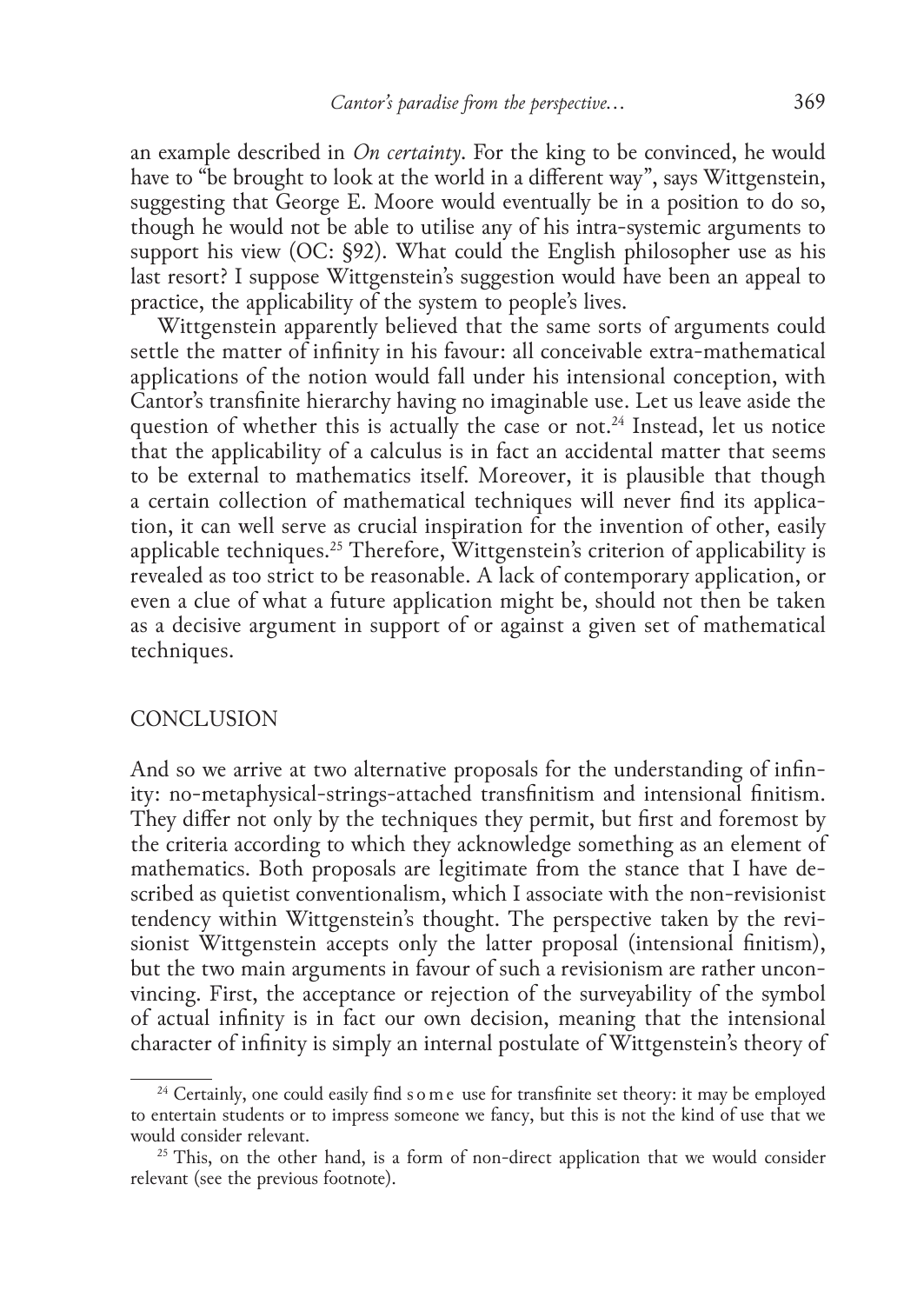mathematics. Second, the reliance upon applicability (or even the possibility of it) as a criterion determining whether something belongs to mathematics or is just a game of symbols is highly dubious, since it presupposes a static view of science: we are unable to foresee what will prove useful in future. Something currently considered to be mere fiction may become the source of inspiration for a new path of scientific research, just like atomism, which the majority of late nineteenth-century physicists considered to be metaphysical nonsense. Therefore, we arrive at one conclusion: that our attempts at weeding out metaphysics from formal science, however reasonable, should not constrain too strictly the pursuit for the proper sense of certain concepts, even though they may be of metaphysical inspiration.

#### BIBLIOGRAPHY

#### Abbreviations:

- BT Wittgenstein, L. (2005). *Big typescript TS‑213*. (C.G. Luckhardt & M.A.E. Aue, Ed. & Trans.). Oxford: Blackwell.
- LFM Wittgenstein, L. (1989). *Wittgenstein's lectures on the foundations of mathematics*. (C. Diamond, Ed.). Chicago: University of Chicago Press.
- MS‑1xx Wittgenstein's manuscripts numbered according to G.H. von Wright's catalogue in: Wittgenstein, L. (2015–). *Bergen Nachlass Edition*. The Wittgenstein Archives at the University of Bergen (Ed.). Accessed: http://wab.uib.no (31.12.2020).
- OC Wittgenstein, L. (1972). *On certainty*. (G.E.M. Anscombe, G.H. von Wright, Eds.). (D. Paul, G.E.M. Anscombe, Trans.). New York: Harper Torchbooks.
- PG Wittgenstein, L. (1974). *Philosophical grammar*. (R. Rhees, Ed.). (A. Kenny, Trans.). Berkeley: University of Chicago Press.
- PI Wittgenstein, L. (2009). *Philosophical investigations*. (4th ed.). (P.M.S. Hacker & J. Schulte, Eds.). (G.E.M. Anscombe, P.M.S. Hacker, & J. Schulte, Trans.). Chichester: Blackwell.
- PR Wittgenstein, L. (1975). *Philosophical remarks*. (R. Rhees, Ed.). (R. Hargreaves & R. White, Trans.). Oxford: Blackwell.
- RFM Wittgenstein, L. (1967). *Remarks on the foundations of mathematics*. (2nd ed.). (G.H. von Wright & R. Rhees, Ed.). (G.E.M. Anscombe, Trans.). Oxford: Blackwell.
- TLP Wittgenstein, L. (1961). *Tractatus logico‑philosophicus*. (D. Pears & B. McGuinness, Trans). London: Routledge.
- TS‑2xx Wittgenstein's typescripts numbered according to G.H. von Wright's catalogue in: Wittgenstein, L. (2015–). *Bergen Nachlass Edition*. The Wittgenstein Archives at the University of Bergen (Ed.). Accessed: http://wab.uib.no (31.12.2020).
- WLC1 Wittgenstein, L. (1979). *Wittgenstein's lectures, Cambridge 1932–35. From the notes of Alice Ambrose and Margaret MacDonald*. (A. Ambrose, Ed.). Chicago: University of Chicago Press.
- WLC2 Wittgenstein, L. (1980). *Wittgenstein's Lectures, Cambridge 1930–1932. From the notes of John King and Desmond Lee*. (D. Lee, Ed.). Oxford: Blackwell.
- WVC Wittgenstein, L. (1979). *Ludwig Wittgenstein and the Vienna Circle. Conversations recorded by Friedrich Waismann*. (B. McGuinness, Ed.). (J. Schulte & B. McGuinness, Trans.). Oxford: Blackwell.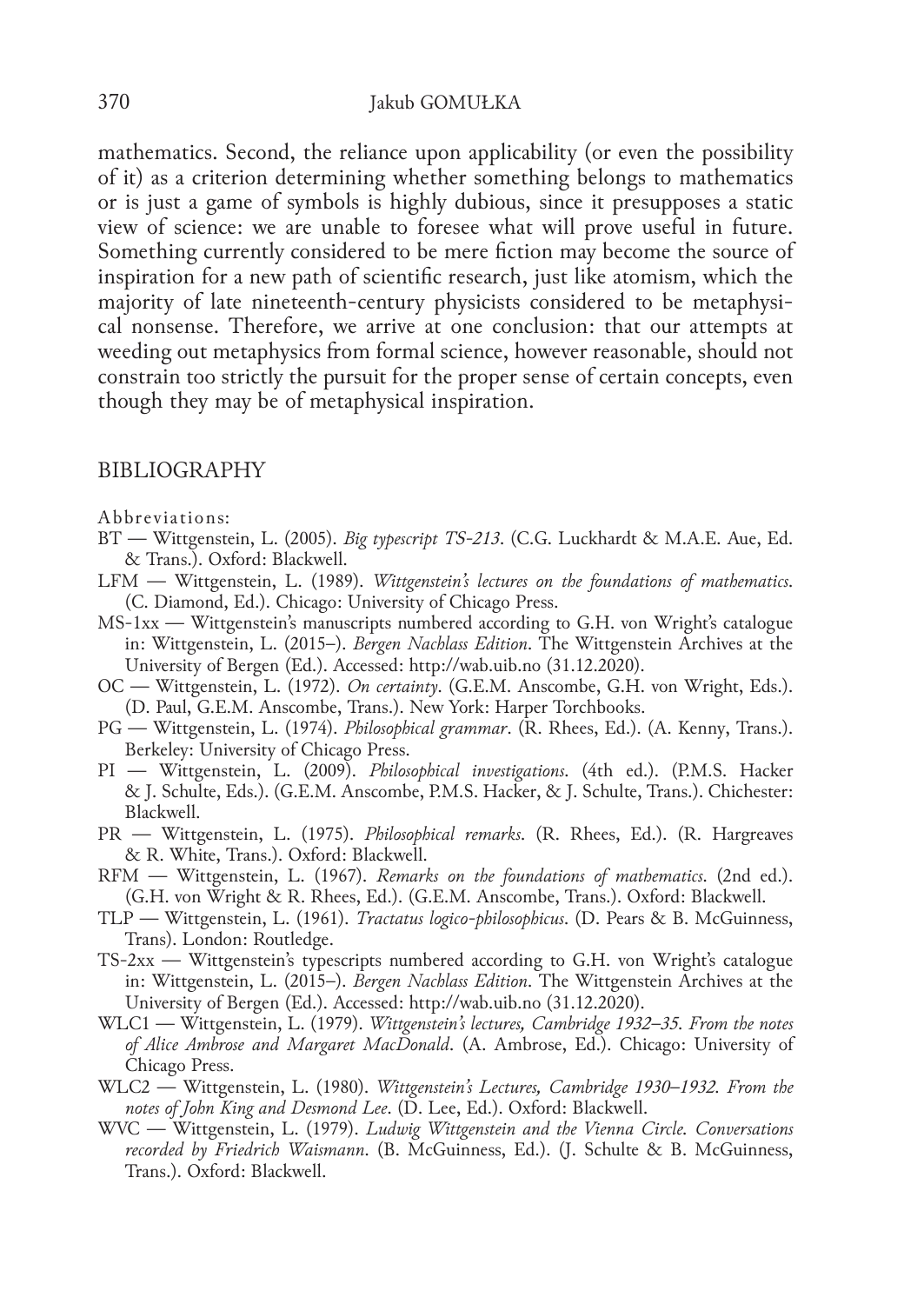Sources:

- Banach, S. & Tarski, A. (1924). Review at JFM. "Sur la décomposition des ensembles de points en parties respectivement congruentes". *Fundamenta Mathematicae*, *6*, 244–277.
- Benci, V. & Di Nasso, M. (2014). *How to measure the infinite. Mathematics with infinite and infinitesimal numbers*. Singapore: World Scientific.
- Cerbone, D.R. (2000). How to do things with wood: Wittgenstein, Frege and the problem of illogical thought (pp. 293–314). In: A. Crary & R. Read (Eds.). *The new Wittgenstein*. London: Routledge.
- Dawson, R. (2016). Wittgenstein on set theory and the enormously big. *Philosophical Investi‑ gations*, *39*(4), 313–334.
- Evans, V. (2007). *A glossary of cognitive linguistics*. Edinburgh: Edinburgh University Press.
- Floyd, J. (2000). Wittgenstein, mathematics and philosophy (pp. 232–261). In: A. Crary & R. Read (Eds.). *The new Wittgenstein*. London: Routledge.
- Floyd, J. (2005). Wittgenstein on philosophy of logic and mathematics (pp. 75–128). In: S. Shapiro (Ed.). *The Oxford handbook to the philosophy of logic and mathematics*. Oxford University Press.
- Fraenkel, A. (1930). Georg Cantor. *Jahresbericht der Deutschen Mathematiker‑Vereinigung*, *39*, 189–266.
- Gerrard, S. (1991). Wittgenstein's philosophies of mathematics. *Synthese*, *87*, 125–142.
- Gomułka, J. (2019). The other Wittgenstein: The philosophical implications of Denkbe‑ wegungen and their relation to the development of Wittgenstein's 'Official' Philosophy (pp. 37–53). In: I. Somavilla, C. Humphries, & B. Sieradzka‑Baziur (Eds.). *Wittgensteins Denkbewegungen (Tagebücher 1930–1932/1936–1937) aus interdisziplinärer Sicht / Wittgen‑ stein's Denkbewegungen (Diaries 1930–1932/1936–1937): Interdisciplinary Perspectives*. Inns‑ bruck: StudienVerlag.
- Gruszecki, L. (2005). *U źródeł pojęć mnogościowych*. Lublin: Wydawnictwo KUL.
- Holton, R. & Price, H. (2003). Ramsey on saying and whistling: A discordant note. *Nous*, *37*(2), 325–341.
- Ifrah, G. (2000). *Universal history of numbers: From prehistory to the invention of the computer*. (D. Bellos, E.F. Harding, S. Wood, & I. Monk, Trans.). New York: John Wiley & Sons.
- Lakoff, G. & Núñez, R.E. (2000). *Where mathematics comes from: How the embodied mind brings mathematics into being*. New York: Basic Books.
- Marion, M. (1998). *Wittgenstein, finitism, and the foundations of mathematics*. Oxford: Claren‑ don Press.
- Methven, S. (2015). *Frank Ramsey and the realistic spirit*. Basingstoke: Palgrave Macmillan.
- Monk, R. (2014). The temptations of phenomenology: Wittgenstein, the synthetic a priori and the 'analytic a posteriori'. *International Journal of Philosophical Studies*, *22*(3), 312–340.
- Moore, G.E. (1993). Wittgenstein's lectures in 1930–33 (pp. 46–114). In: J. Klagge & A. Nordmann (Eds.). *Ludwig Wittgenstein, philosophical occasions 1912–1951*. Indianapolis: Hackett.
- Putnam, H. (2007). Wittgenstein and the real numbers (pp. 235–250). In: A. Crary (Ed.). *Wittgenstein and the moral life. Essays in honor of Cora Diamond*. Cambridge: The MIT Press.
- Rodych, V. (2000). Wittgenstein's critique of set theory. *The Southern Journal of Philosophy*, *38*, 281–319.
- Sahlin, N.–E. (1997). "He is no good for my work". On the philosophical relations between Ramsey and Wittgenstein. *Poznań Studies in the Philosophy of the Sciences and the Humani‑ ties*, *51*, 61–84.
- Sheppard, B. (2014). *The logic of infinity*. Cambridge: Cambridge University Press.